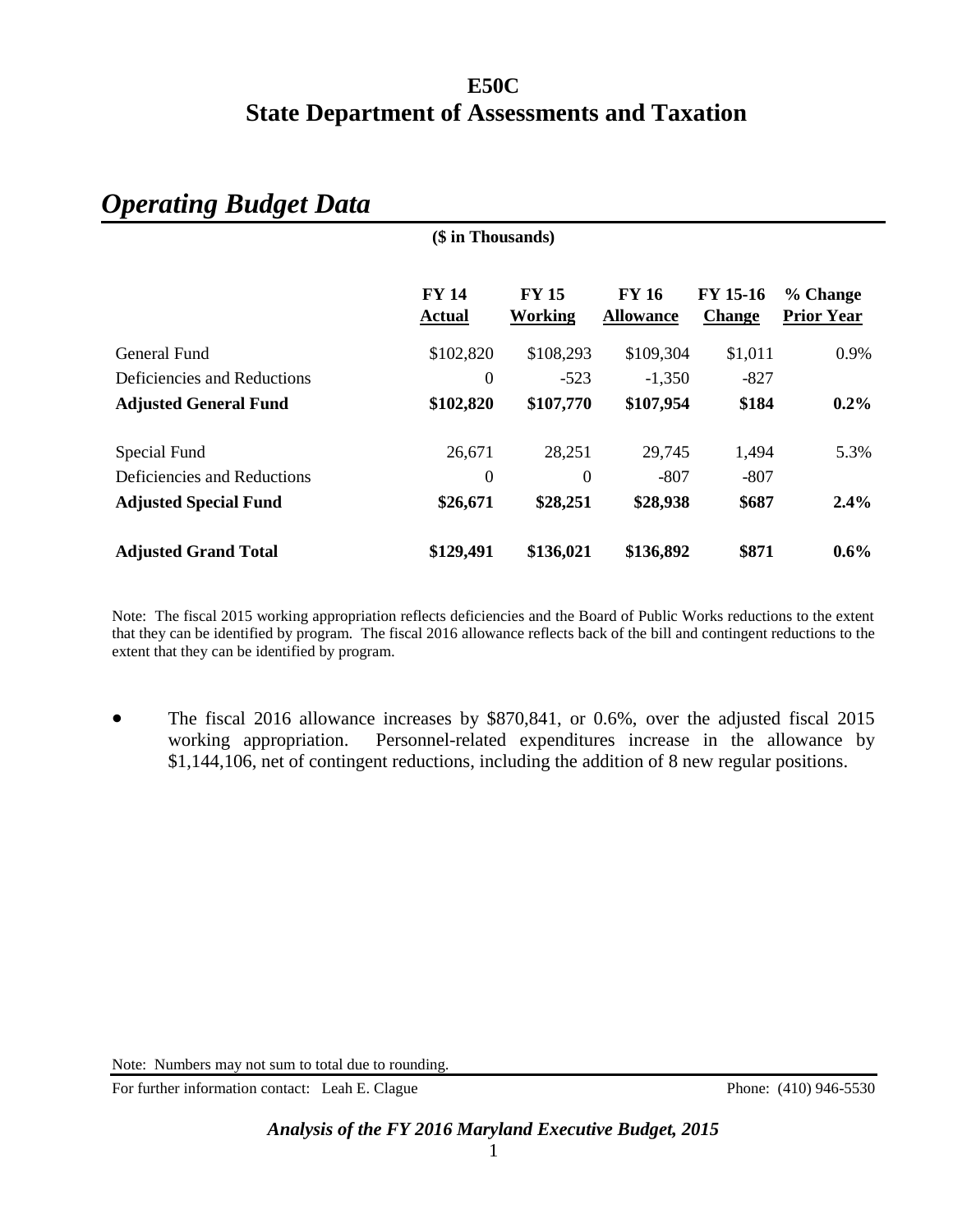|                                                 | <b>FY 14</b><br><b>Actual</b> | <b>FY 15</b><br>Working | <b>FY 16</b><br><b>Allowance</b> | FY 15-16<br><b>Change</b> |
|-------------------------------------------------|-------------------------------|-------------------------|----------------------------------|---------------------------|
| <b>Regular Positions</b>                        | 616.00                        | 614.30                  | 622.30                           | 8.00                      |
| <b>Contractual FTEs</b>                         | 17.90                         | 17.85                   | 13.85                            | $-4.00$                   |
| <b>Total Personnel</b>                          | 633.90                        | 632.15                  | 636.15                           | 4.00                      |
| <b>Vacancy Data: Regular Positions</b>          |                               |                         |                                  |                           |
| Turnover and Necessary Vacancies, Excluding New |                               |                         |                                  |                           |
| Position                                        |                               | 33.85                   | 5.51%                            |                           |
| Positions and Percentage Vacant as of 01/1/15   |                               | 40.00                   | 6.51%                            |                           |

## *Personnel Data*

 $\overline{a}$ 

#### The fiscal 2016 allowance includes 8 new regular positions in the Charter Unit. There is a decrease in the allowance of 4 contractual full-time-equivalents, 4 of which are conversions to regular positions within the Charter Unit.<sup>1</sup>

 The budgeted turnover in the fiscal 2016 allowance is 5.51%, which translates into the need to keep approximately 34 positions vacant the entire year. As of January 1, 2015, there were 40 positions vacant, for a vacancy rate of 6.51%.

<sup>&</sup>lt;sup>1</sup> The budget book incorrectly shows a 0.65 full-time equivalent increase in the Office of the Director.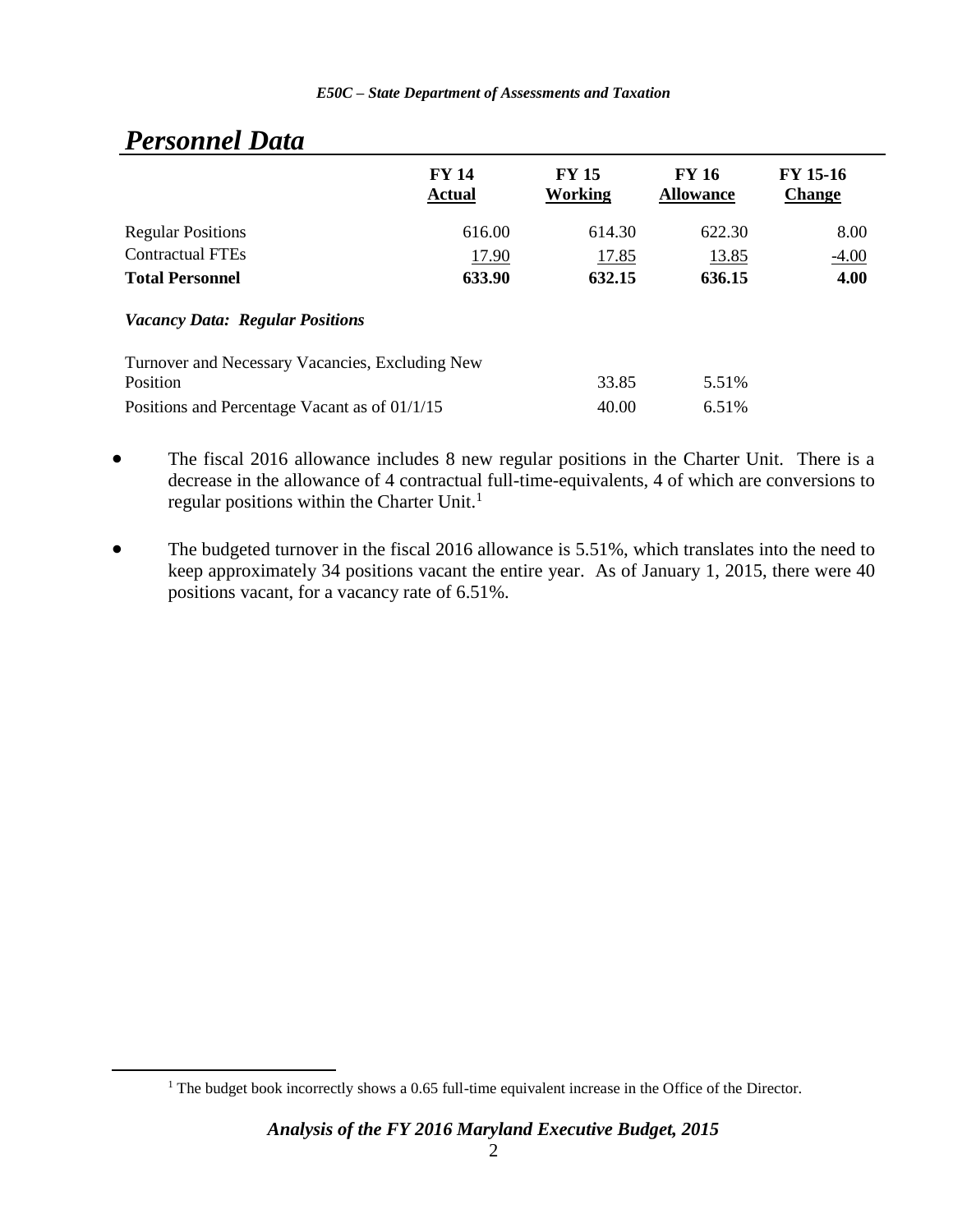# *Analysis in Brief*

## **Major Trends**

*Fiscal 2013 Assessment Values Slip Lower in the Acceptable Assessment-to-sales Ratio:* The department's accuracy measures for assessments falls out of the department's range.

*Timeliness Measures Continue to Decline within the Business Property Valuation Program:* Only 84.4% of annual appraisals of all taxable property from the Business Property Valuation division are completed by December 1.

#### **Issues**

*Resolution of Repeat Audit Findings:* Fiscal 2015 budget bill language requested a report from the State Department of Assessments and Taxation (SDAT) on the resolution of the findings contained within the fiscal compliance audit from the Office of Legislative Audits (OLA) dated December 2013. SDAT took the necessary corrective action to implement the recommendations for two findings, and actions are ongoing to resolve the remaining repeat finding. **The agency should comment on the progress it has made in satisfactorily resolving Finding 5 of OLA's December 2013 audit. Upon satisfactory progress, the Department of Legislative Services recommends that the committees vote to release the \$100,000 in general funds that were held pending resolution of the repeat audit findings.** 

*The State Department of Assessments and Taxation Workgroup:* A workgroup was convened to examine issues related to the property assessment process for both real and personal property appraisals and the tax credit programs for which SDAT is responsible for calculating property tax credits and exemptions. The workgroup made a number of recommendations for improving the business processes of the agency and communication among the stakeholders. **The department should comment on the recommendations made by the workgroup and the fiscal impact of implementing the recommended changes to business processes.** 

## **Recommended Actions**

1. Concur with Governor's allowance.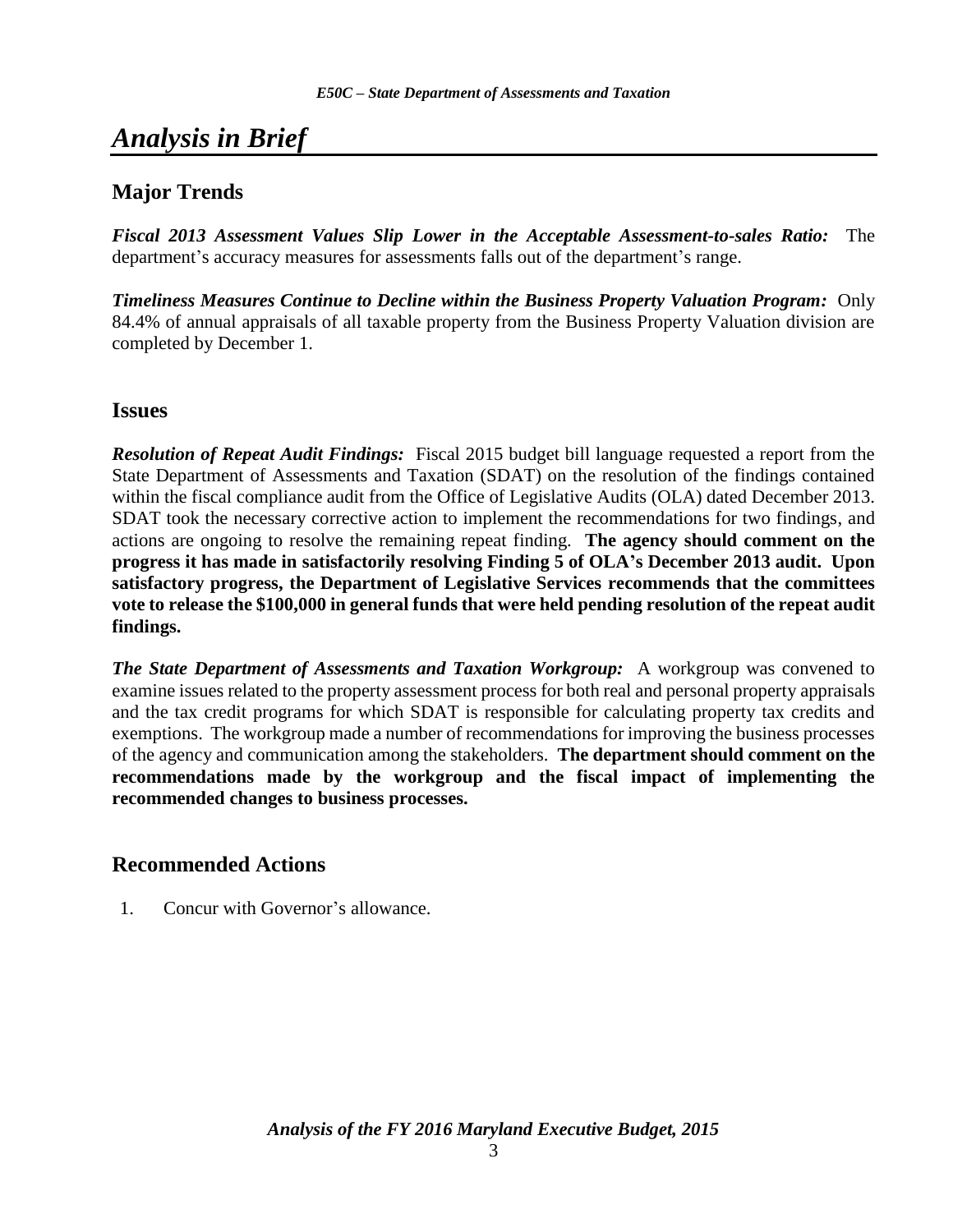*E50C – State Department of Assessments and Taxation*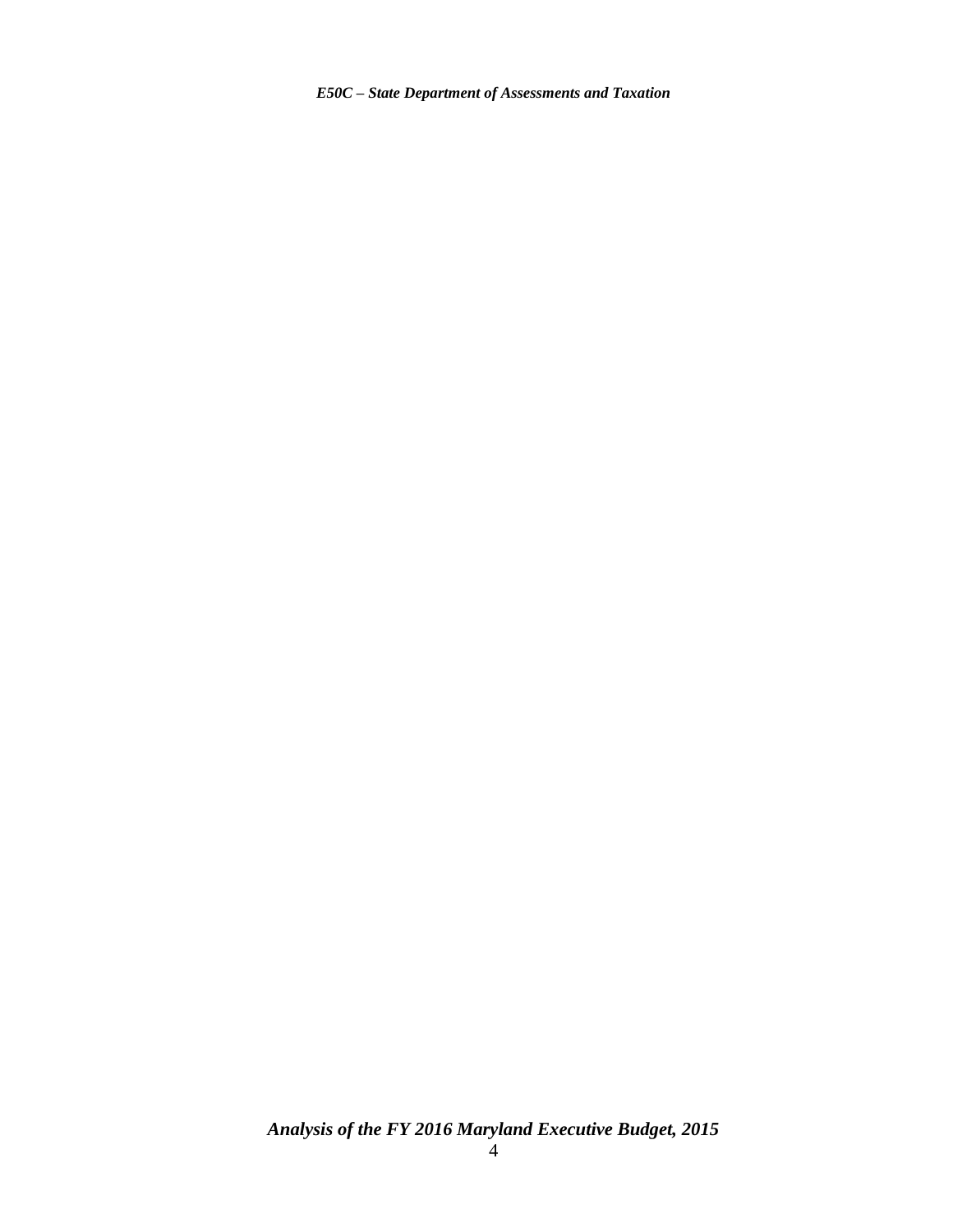## **E50C State Department of Assessments and Taxation**

## *Operating Budget Analysis*

#### **Program Description**

The State Department of Assessments and Taxation (SDAT) supervises the assessment of all property in the State. The department performs assessments on one-third of all real property and all personal property in the State every year and certifies to the local taxing authorities the assessment of every piece of property. The department also administers four tax credit programs: the Homeowners' Property Tax Credit Program, the Renters' Tax Credit Program, the Base Realignment and Closure Revitalization (BRAC) and Incentive Zone Tax Credit Program, and the Urban Enterprise Zone Tax Credit Program. The homeowners' and renters' programs provide property tax relief to all eligible homeowners and renters. The BRAC zone program provides tax-related financial incentives to local governments by providing State support for property tax increases on qualifying properties located in BRAC zones. The enterprise zone program reimburses local governments for property tax credits given to businesses which are located in, or expand into, enterprise zones. The department collects public service franchise taxes and assesses all public utility companies in the State. It also serves as the filing place for businesses operating in the State. The department registers companies, corporations, and partnerships in Maryland and generates certificates and certified documents. The various forms that businesses must file with the department are available to the public for inspection.

The goals of the department are to provide a consistently accurate property valuation system; run efficient and effective programs for property tax relief and business services; and operate convenient and professional facilities.

#### **Performance Analysis: Managing for Results**

## **1. Fiscal 2013 Assessment Values Slip Lower in the Acceptable Assessment-to-sales Ratio**

Property assessments are a sensitive and sometimes volatile issue for property owners. SDAT strives to provide accurate and fair assessments. SDAT measures appraisal accuracy as the degree to which properties are appraised at market value, as defined by professional standards published by the International Association of Assessing Officers (IAAO). There are three measures as detailed below.

The assessment-to-sales ratio (ASR) is a ratio of the assessed value to the sales price of the property. The closer the ratio is to 100.0%, the closer the assessment is to the sales prices. A ratio over 100.0% indicates that assessments were higher, and a ratio under 100.0% indicates that assessments were lower than market values. The IAAO range for acceptable performance for the ASR is 90.0% to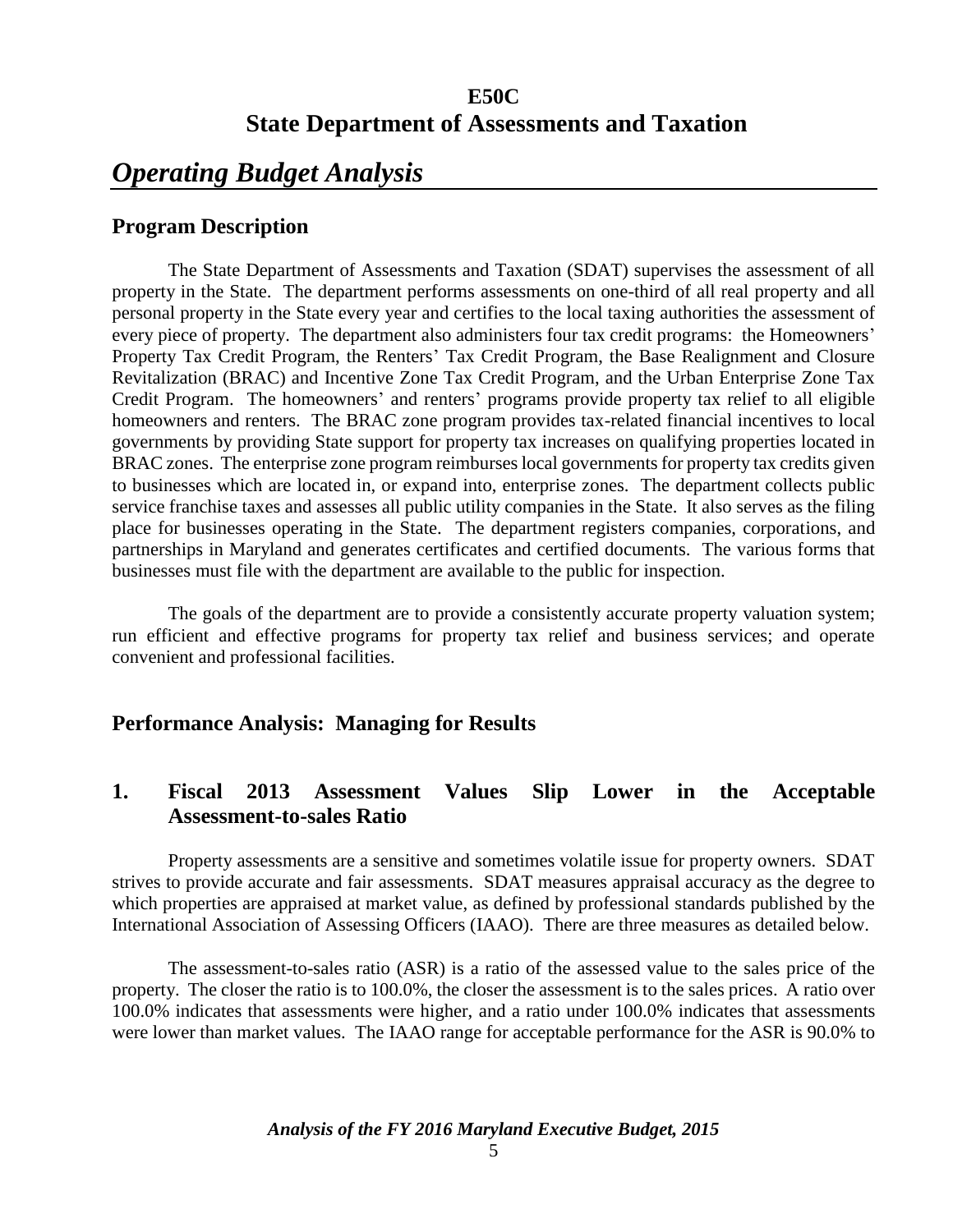#### *E50C – State Department of Assessments and Taxation*

110.0%. SDAT's goal is to be within 95.0% to 105.0%. As illustrated in **Exhibit 1**, the department's fiscal 2013 ASR is 91.3%, a decrease from an ASR of 93.1% in the previous fiscal year. While the ASR is within the range of the national benchmark, this is the third consecutive year that the ASR has fallen beyond the department's benchmark. Estimates project the ASR to fall and then remain at 90.0% through fiscal 2016. The reason for the lower than usual ASRs has to do with the volatility of the housing market. According to SDAT, lingering foreclosures are affecting the market in certain regions of the State. Supervisors are carefully monitoring their county for reactions in the market because market conditions vary from town to town and county to county. As the market stabilizes and improves, the ASR should return to 95.0%.

### **Exhibit 1 Accuracy Measures Fiscal 2009-2016 Est.**

| <b>Measure</b>                | Goal         | 2009  | 2010  | 2011  | 2012  | 2013  | Est.<br>2014 | Est.<br>2015 | Est.<br>2016 |
|-------------------------------|--------------|-------|-------|-------|-------|-------|--------------|--------------|--------------|
| Assessment-to-sales<br>Ratio* | 95-105%      | 94.0% | 95.0% | 90.0% | 93.1% | 91.3% | 90.0%        | 90.0%        | 90.0%        |
| Coefficient of Dispersion     | $=< 15.00$   | 9.42  | 10.00 | 10.00 | 10.27 | 10.22 | 10.00        | 10.00        | 10.00        |
| Price-related Differential    | $.98 - 1.03$ | 1.01  | 1.00  | 1.00  | 1.03  | 1.01  | 1.00         | 1.00         | 1.00         |

\*Calculated at the end of the calendar year.

Source: State Department of Assessment and Taxation

The department is performing within its goals for the remaining two measures. The coefficient of dispersion (COD) measures how close individual ASRs are to the median ASR for an area. A large COD indicates a wide range of assessment values in a particular area. The lower the COD, the more closely the ASRs are to the median ASR value; a COD under 15.0 is considered reasonable. The COD for SDAT in fiscal 2013 was 10.22, which was lower than the previous year. COD is projected to fall back down to 10.0 and remain the same through fiscal 2016. The third measure is the price-related differential (PRD). The PRD measures bias in the ASR. A bias is when the assessments for the assessed properties are higher or lower than they should be, based on the ASR. The ideal PRD is 1.0, indicating unbiased assessments. A PRD in excess of 1.0 indicates underestimated appraisals for high dollar properties, and a PRD less than 1.0 indicates underestimated appraisals for low dollar properties. The PRD for SDAT in fiscal 2013 is 1.01, a slight improvement over fiscal 2012, with a projected PRD of 1.0 for each year through fiscal 2016.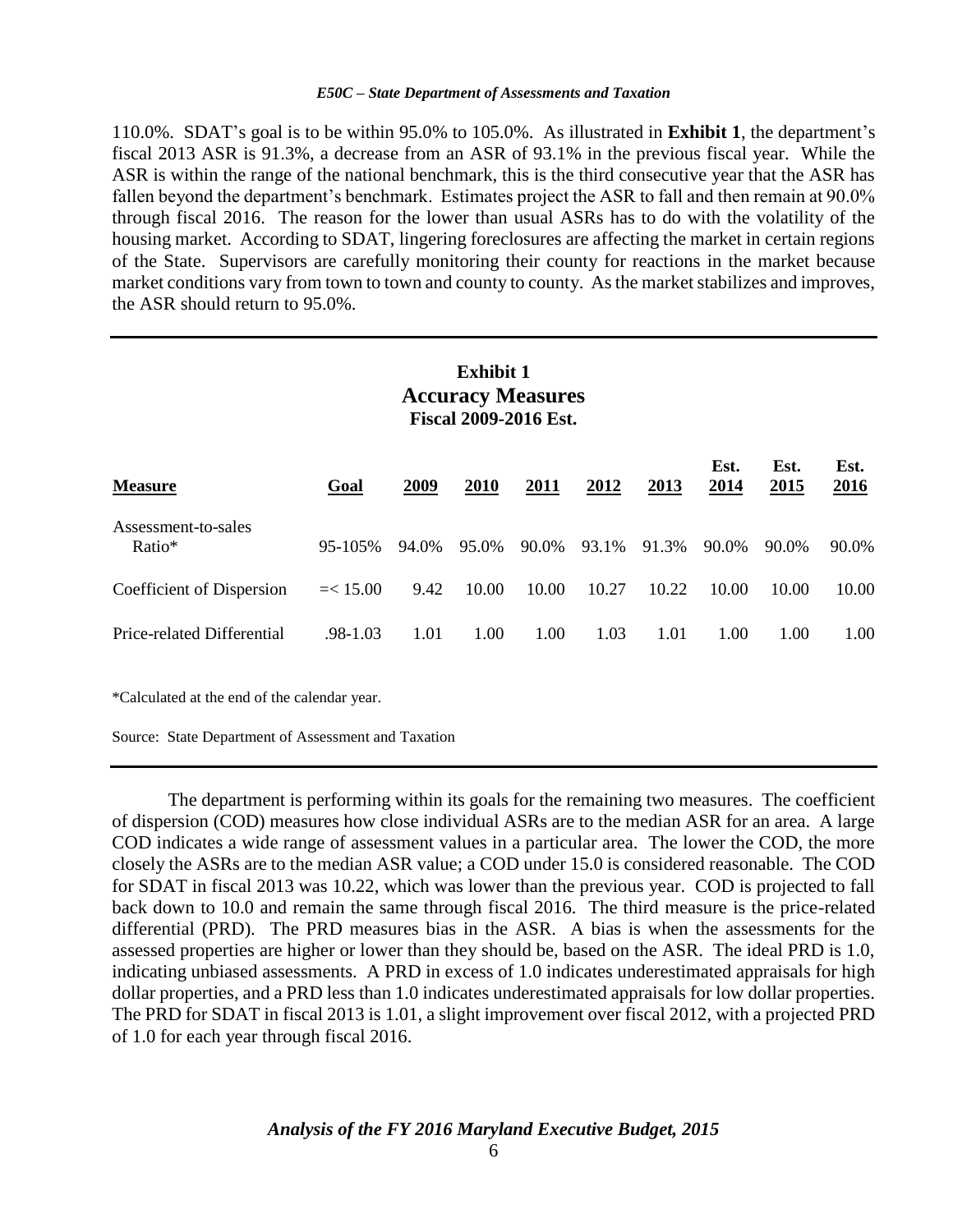## **2. Timeliness Measures Continue to Decline within the Business Property Valuation Program**

The Business Property Valuation Program administers the tax laws governing the assessment of personal property, property tax incentives for qualifying businesses, and utility companies that are subject to property and franchise taxes. The division strives to appraise all taxable property on an annual basis by December 1. **Exhibit 2** shows the percentage of personal property tax returns assessed by December 1 in each fiscal year. In fiscal 2013, the department experienced the lowest percentage of returns assessed on time in the last five years, beating the previous low of 84.5% in fiscal 2010 by 0.1 percentage points. SDAT projects an increase to 85.0% for fiscal 2014 and 2015, which still falls below the levels of timely appraisals achieved in fiscal 2011 and 2012. According to SDAT, the decline in timely processed appraisals is attributable to three factors – assessor workload, lock box problems, and clerical staffing shortages. The increase in returns filed annually, and the reduction in assessor staff has resulted in a significant growth in the average workload from 10,730 returns in fiscal 2007 to an average of 18,692 in fiscal 2013.





Source: State Department of Assessments and Taxation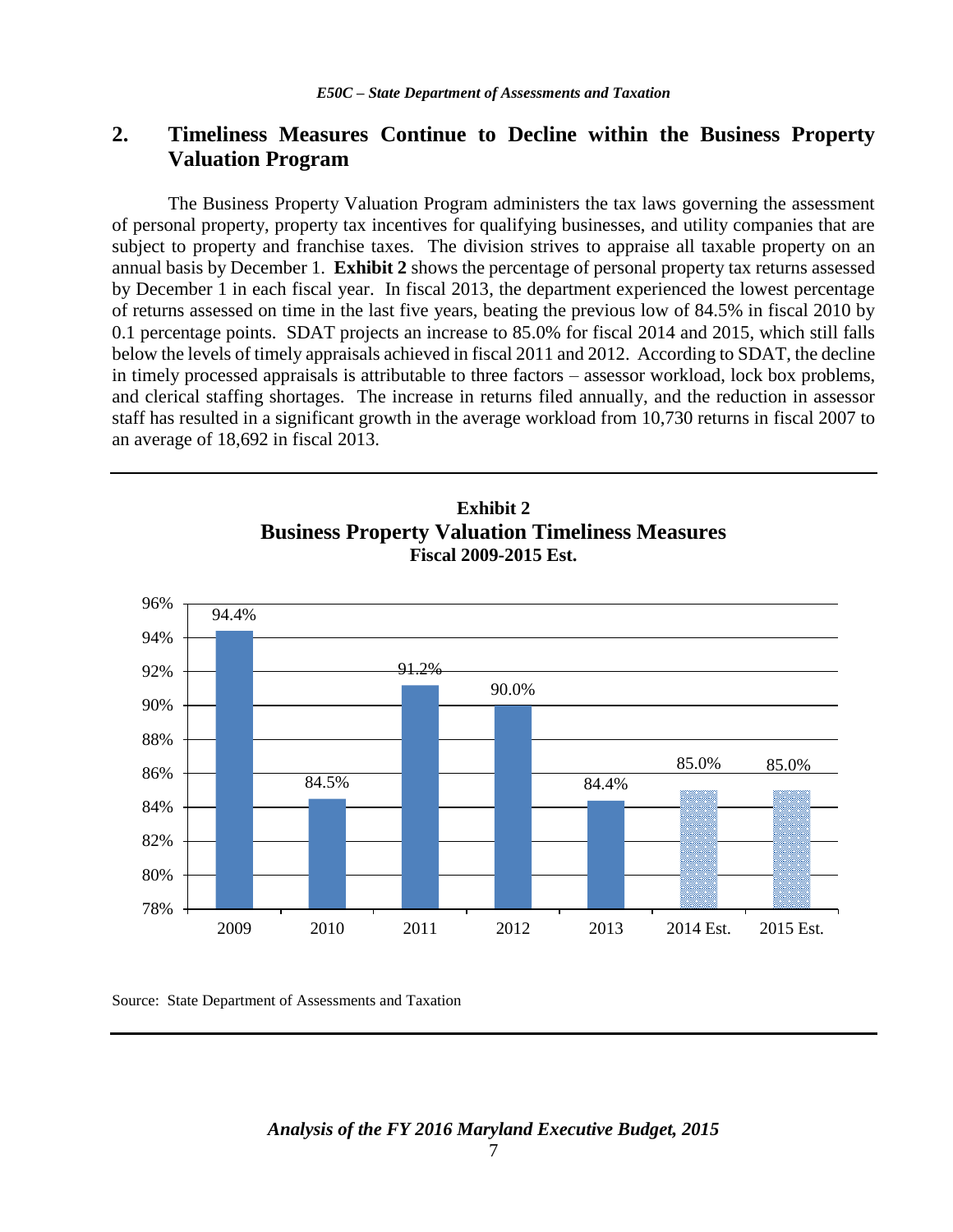**The department should comment on its ability to assess personal property returns in a timely fashion going forward and how it will address the increased assessor workload.**

## **Fiscal 2015 Actions**

## **Cost Containment**

On July 2, 2014, the Board of Public Works (BPW) withdrew \$77.1 million in appropriations and abolished 61 positions statewide as fiscal 2015 cost containment. This agency's share of the reduction was \$100,000 in general funds, with a matching \$100,000 in special funds in savings for delaying contracts to scan records.

On January 7, 2015, BPW implemented a 2% across-the-board reduction in general funds as further fiscal 2015 cost containment. SDAT's share of the reduction was \$522,820, or approximately 0.5% of general funds, as shown below in **Exhibit 3**.

#### **Exhibit 3 Fiscal 2015 Reconciliation (\$ in Thousands)**

| <b>Action</b>                                                     | <b>Description</b>                                                                                    | <b>General</b><br><b>Fund</b> | <b>Special</b><br><b>Fund</b> | Federal<br><b>Fund</b> | Reimb.<br><b>Fund</b> | <b>Total</b> |
|-------------------------------------------------------------------|-------------------------------------------------------------------------------------------------------|-------------------------------|-------------------------------|------------------------|-----------------------|--------------|
| <b>Legislative Appropriation with Budget</b><br><b>Amendments</b> | \$108,393                                                                                             | \$28,351                      | \$0                           | \$0                    | \$136,744             |              |
| <b>July BPW</b>                                                   | Reduced funding for<br>delayed scanning of<br>documents and efficiencies<br>due to Google conversion. | $-100$                        | $-100$                        | $\mathbf{0}$           | $\overline{0}$        | $-200$       |
| <b>Working Appropriation</b>                                      |                                                                                                       | \$108,293                     | \$28,251                      | \$0                    | \$0                   | \$136,544    |
| <b>January BPW</b><br><b>Across the Board</b>                     | 2% across-the-board<br>reduction.                                                                     | $-523$                        | $\boldsymbol{0}$              | $\boldsymbol{0}$       | $\boldsymbol{0}$      | $-523$       |
| <b>Total Actions Since January 2015</b>                           |                                                                                                       | $-$ \$523                     | \$0                           | \$0                    | \$0                   | $-$ \$523    |
| <b>Adjusted Working Appropriation</b>                             |                                                                                                       | \$107,770                     | \$28,251                      | \$0                    | \$0                   | \$136,021    |
| <b>BPW: Board of Public Works</b>                                 |                                                                                                       |                               |                               |                        |                       |              |
| Source: Department of Legislative Services                        |                                                                                                       |                               |                               |                        |                       |              |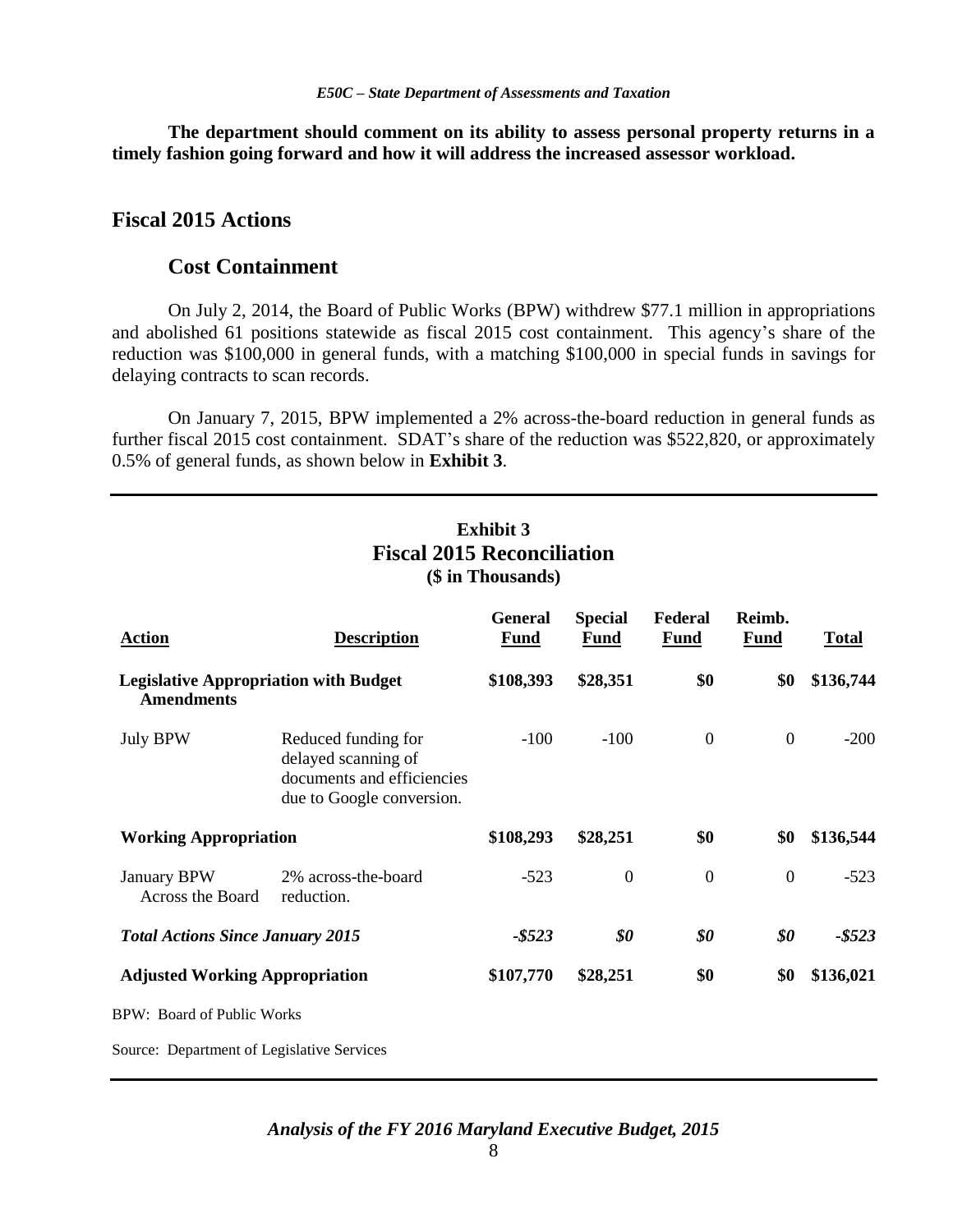**The agency should comment on how it will implement the reductions and the impact the reductions will have on operations.**

## **Proposed Budget**

As seen in **Exhibit 4**, the fiscal 2016 allowance for SDAT increases by \$870,841 from the fiscal 2015 working appropriation net of contingent and across-the-board reductions. Personnel expenses increased by a net of \$1,144,106.

| <b>Exhibit 4</b><br><b>Proposed Budget</b><br><b>State Department of Assessments and Taxation</b><br>(\$ in Thousands) |                               |                               |              |           |  |  |  |  |
|------------------------------------------------------------------------------------------------------------------------|-------------------------------|-------------------------------|--------------|-----------|--|--|--|--|
| <b>How Much It Grows:</b>                                                                                              | <b>General</b><br><b>Fund</b> | <b>Special</b><br><b>Fund</b> | <b>Total</b> |           |  |  |  |  |
| Fiscal 2014 Actual                                                                                                     | \$102,820                     | \$26,671                      | \$129,491    |           |  |  |  |  |
| Fiscal 2015 Working Appropriation                                                                                      | 107,770                       | 28,251                        | 136,021      |           |  |  |  |  |
| Fiscal 2016 Allowance                                                                                                  | 107,954                       | <u>28,938</u>                 | 136,892      |           |  |  |  |  |
| Fiscal 2015-2016 Amt. Change                                                                                           | \$184                         | \$687                         | \$871        |           |  |  |  |  |
| Fiscal 2015-2016 Percent Change                                                                                        | 0.2%                          | 2.4%                          | 0.6%         |           |  |  |  |  |
| <b>Where It Goes:</b>                                                                                                  |                               |                               |              |           |  |  |  |  |
| <b>Personnel Expenses</b>                                                                                              |                               |                               |              |           |  |  |  |  |
|                                                                                                                        |                               |                               |              | \$1,320   |  |  |  |  |
|                                                                                                                        |                               |                               |              | 716       |  |  |  |  |
|                                                                                                                        |                               |                               |              | 610       |  |  |  |  |
|                                                                                                                        |                               |                               |              | 336<br>90 |  |  |  |  |
|                                                                                                                        |                               |                               |              | 48        |  |  |  |  |
|                                                                                                                        |                               |                               |              | 40        |  |  |  |  |
|                                                                                                                        |                               |                               |              | $-152$    |  |  |  |  |
|                                                                                                                        |                               |                               |              | $-255$    |  |  |  |  |
|                                                                                                                        |                               |                               |              | $-748$    |  |  |  |  |
|                                                                                                                        |                               |                               |              | $-861$    |  |  |  |  |
| <b>Property Tax Credits</b>                                                                                            |                               |                               |              |           |  |  |  |  |
|                                                                                                                        |                               |                               |              | 1,867     |  |  |  |  |
|                                                                                                                        |                               |                               |              | 295       |  |  |  |  |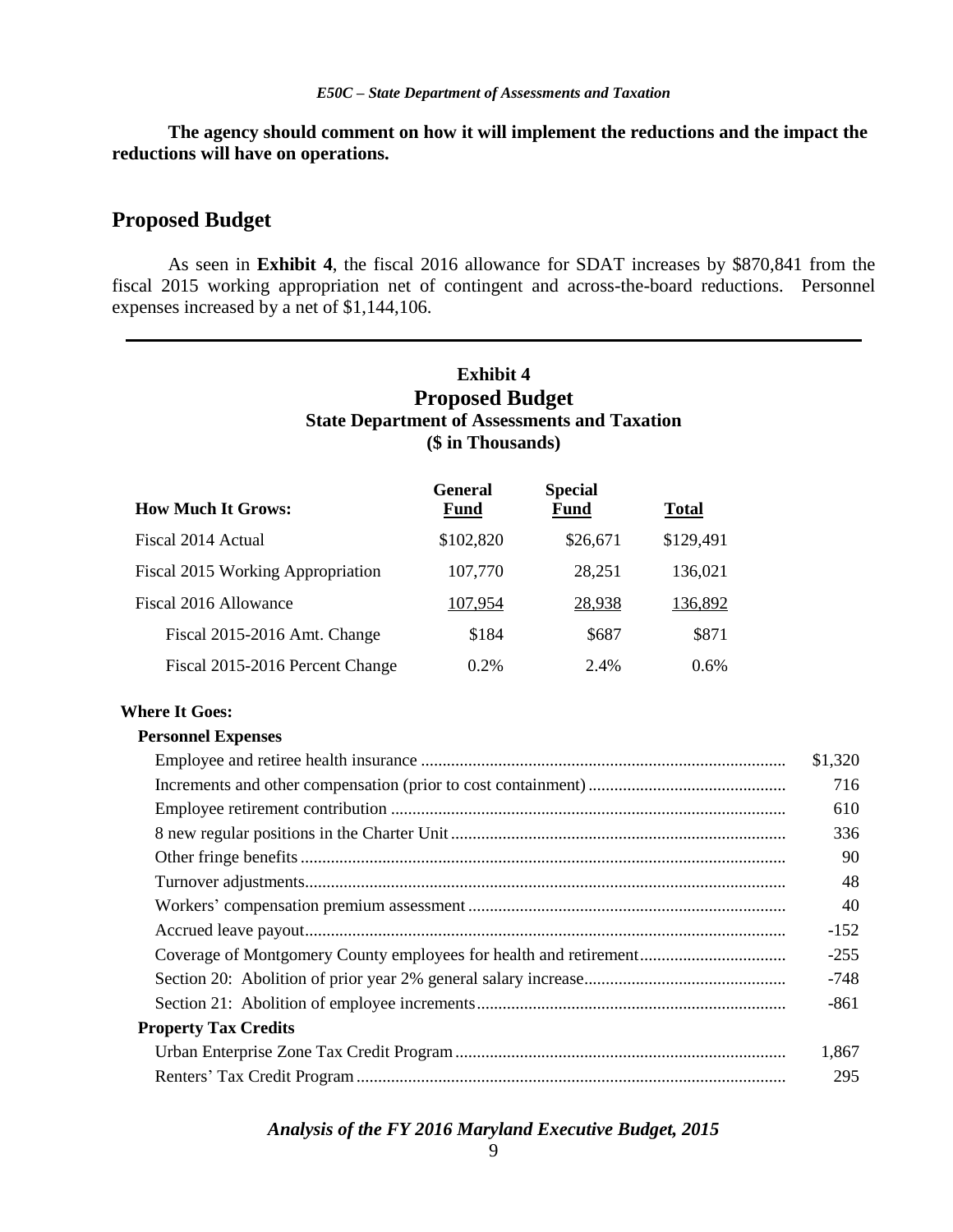#### *E50C – State Department of Assessments and Taxation*

| <b>Where It Goes:</b>                                                             |          |
|-----------------------------------------------------------------------------------|----------|
| Base Realignment and Closure Revitalization and Incentive Zone Tax Credit Program | 188      |
|                                                                                   | $-2,582$ |
| <b>Other Changes</b>                                                              |          |
|                                                                                   | 182      |
|                                                                                   | 80       |
|                                                                                   | 11       |
|                                                                                   | $-30$    |
|                                                                                   | $-104$   |
|                                                                                   | $-1.54$  |
|                                                                                   | $-26$    |
| <b>Total</b>                                                                      | \$871    |
|                                                                                   |          |

Note: Numbers may not sum to total due to rounding. The fiscal 2015 working appropriation reflects deficiencies and the Board of Public Works reductions to the extent that they can be identified by program. The fiscal 2016 allowance reflects back of the bill and contingent reductions to the extent that they can be identified by program.

## **Cost Containment**

In fiscal 2016, the Administration has implemented several across-the-board reductions. This includes a general 2% reduction, elimination of employee increments, and a revision to the salary plan, which reflects the abolition of the 2% general salary increase provided on January 1, 2015. This agency's share of these reductions is \$1,350,242 in general funds and \$807,239 in special funds.

#### **The agency should comment on how these reductions will impact SDAT's operations.**

#### **Personnel**

Personnel expenditures increase by \$2,752,587, prior to adjustments for cost containment measures. The increase is largely for health insurance premiums for employees and retirees, which increased by \$1,319,754 in the fiscal 2016 allowance. Employee increments accounts for an increase of \$716,248, and retiree contributions increased by \$609,606. There are also 8 new positions for the Charter Unit, with an estimated cost of \$336,411.

The new positions in the Charter Unit will allow the unit to hire 8 long-term contractual positions that have worked in the unit for four years or longer and are performing duties that are permanent in nature. The agency may use 4 of the new 8 positions to staff a new call center for the unit, depending on the direction of the new director. The Charter Unit is funded by special funds derived from expedited fees collected by the unit.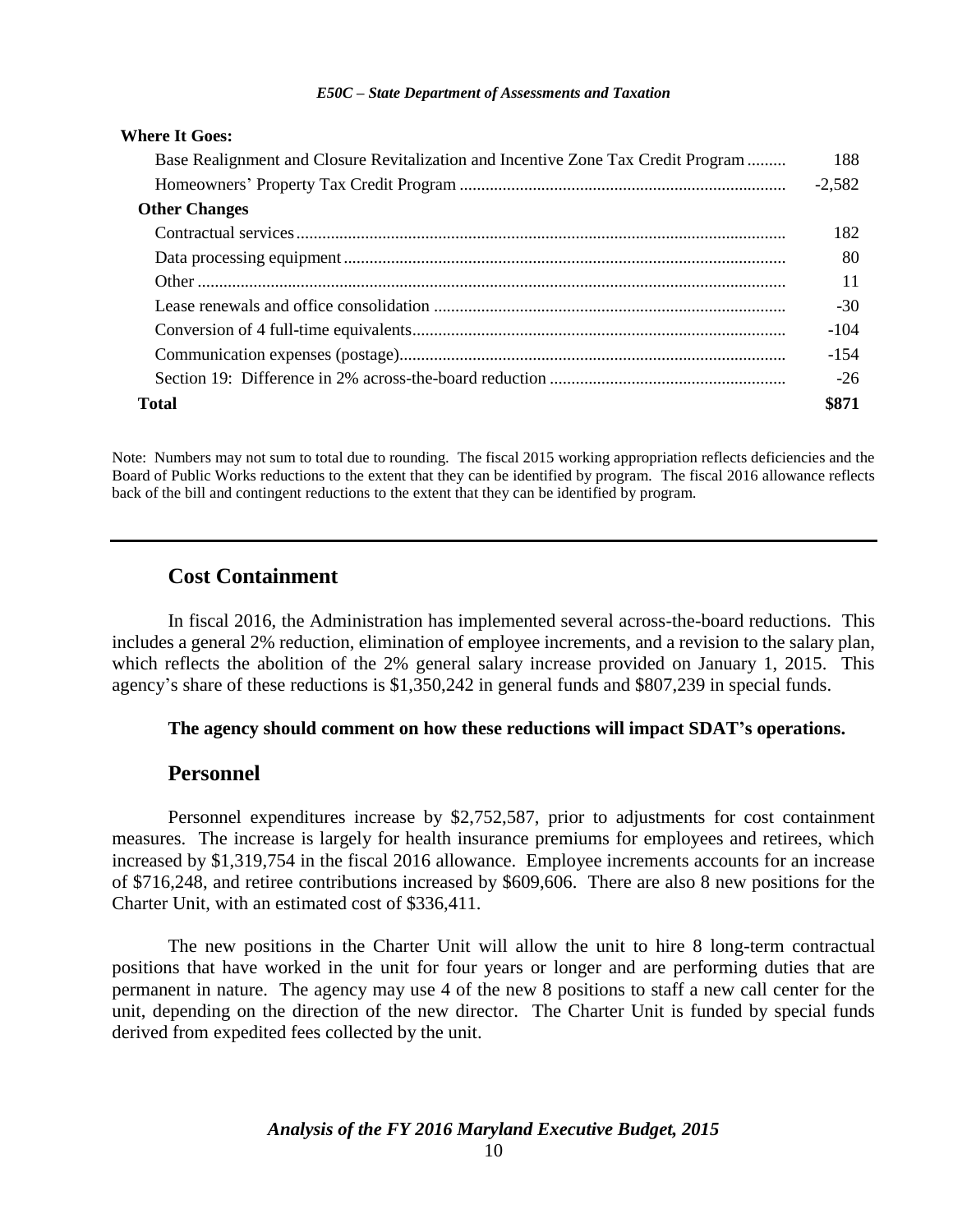#### *E50C – State Department of Assessments and Taxation*

These increases are partially offset by a decrease in accrued leave payout of \$152,016 and other fringe benefits decreasing by \$165,482.

## **Property Tax Credits**

As shown in **Exhibit 5**, the fiscal 2016 allowance for the tax credit programs decreases by \$232,260, with a large decrease in the Homeowners' Tax Credit Program, partially mitigated by increases in the Renters', Urban Enterprise Zone, and BRAC Tax Credit programs.

**Exhibit 5**

| <b>Tax Credit Programs</b><br><b>Fiscal 2013-2016</b>                  |                       |                |                                  |                          |                          |  |  |  |  |
|------------------------------------------------------------------------|-----------------------|----------------|----------------------------------|--------------------------|--------------------------|--|--|--|--|
|                                                                        | <b>Actual</b><br>2013 | Actual<br>2014 | Working<br>Appropriation<br>2015 | <b>Allowance</b><br>2016 | <b>Change</b><br>2015-16 |  |  |  |  |
| Homeowners' Tax Credit<br>Program                                      | \$62,580,806          | \$61,591,730   | \$64,500,000                     | \$61,918,000             | $-$ \$2,582,000          |  |  |  |  |
| Renters' Tax Credit<br>Program                                         | 2,042,522             | 2,359,321      | 2,380,000                        | 2,675,000                | 295,000                  |  |  |  |  |
| Urban Enterprise Zone Tax<br>Credit Program                            | 17,046,551            | 13,691,411     | 14,433,260                       | 16,300,000               | 1,866,740                |  |  |  |  |
| <b>BRAC</b> Revitalization and<br>Incentive Zone Tax<br>Credit Program | 227,631               | 778,524        | 650,000                          | 838,000                  | 188,000                  |  |  |  |  |
| <b>Total Tax Credit</b><br><b>Payments</b>                             | \$81,897,510          | \$78,420,986   | \$81,963,260                     | \$81,731,000             | $-$ \$232,260            |  |  |  |  |

BRAC: Base Realignment and Closure

Source: State Department of Assessments and Taxation

The Homeowners' Tax Credit Program provides credits against State and local real property taxes for homeowners who qualify based on a sliding scale of property tax liability and income. Similarly, the Renters' Tax Credit Program provides property tax credits to renters who meet certain income and familial requirements. The Renters' Tax Credit Program, which is modeled after the Homeowners' Tax Credit Program, is based on the concept that renters indirectly pay property taxes as a component of their rent and, therefore, should also benefit from the tax credit afforded to qualified homeowners.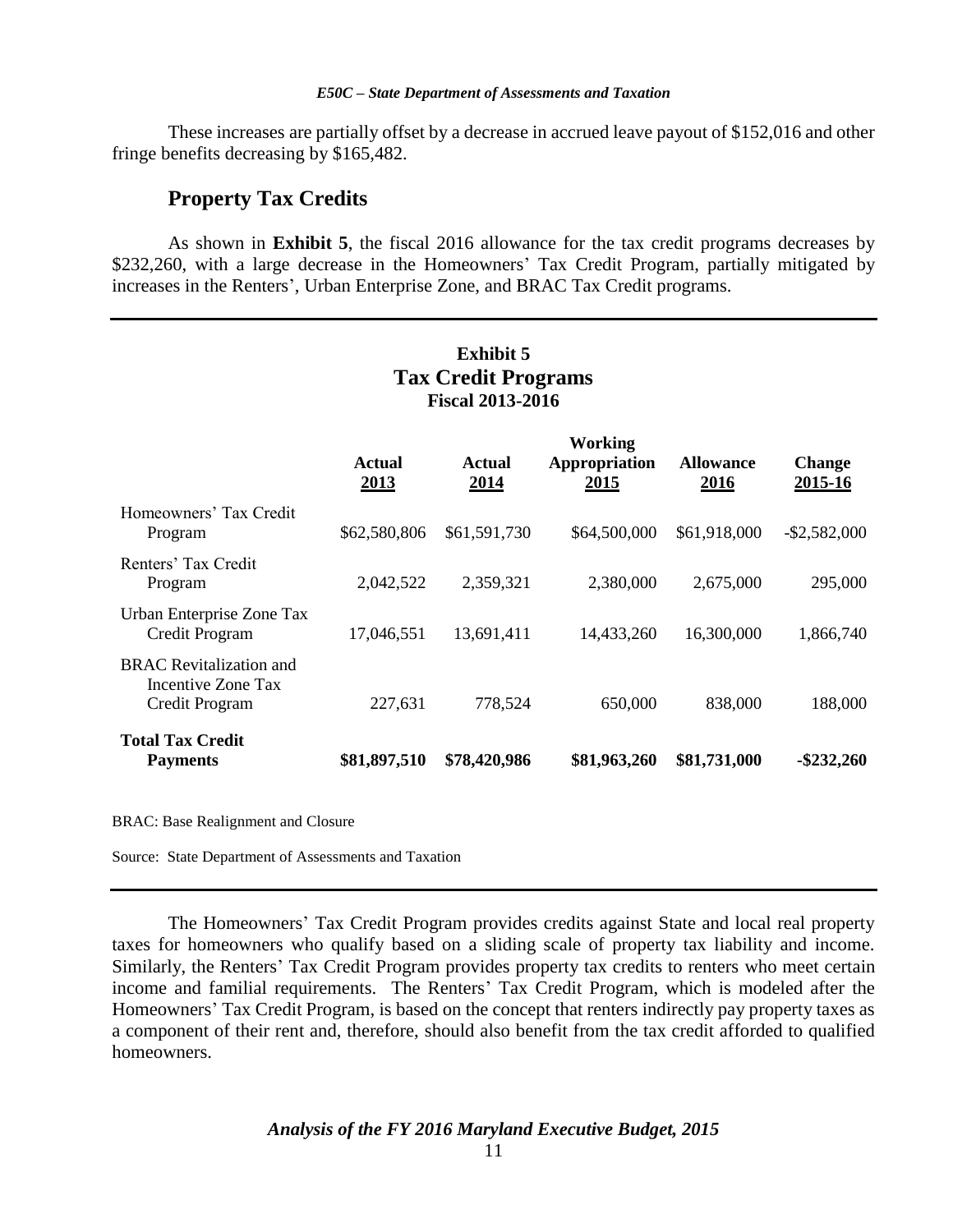**Exhibit 6** shows the number of eligible applications and the average credit for Homeowners' and Renters' Tax Credit Programs for fiscal 2013 through 2016. As seen in the exhibit, the number of eligible applications for both programs are projected to increase, despite a decrease from fiscal 2013 to 2014. The average tax credit for homeowners increased in fiscal 2014 and is estimated to increase in fiscal 2015, where the average tax credit for renters decreased in fiscal 2014 and is projected to decrease further in fiscal 2015. There are variations in the number of eligible applicants in a given year because it is dependent on the income of homeowners or renters.

## **Exhibit 6 Homeowners' and Renters' Tax Credit Programs Eligible Applications and Average Credit Fiscal 2013-2016 Est.**

|                                       | 2013 Actual | 2014 Actual | 2015 Estimate | 2016 Estimate |
|---------------------------------------|-------------|-------------|---------------|---------------|
| <b>Homeowners' Tax Credit Program</b> |             |             |               |               |
| <b>Eligible Applications</b>          | 53,196      | 50,872      | 52,000        | 53,800        |
| Average Credit                        | \$1,177     | \$1,218     | $$1,240*$     | \$1,171       |
| <b>Renters' Tax Credit Program</b>    |             |             |               |               |
| <b>Eligible Applications</b>          | 8,249       | 8,112       | 8.517         | 8.942         |
| Average Credit                        | \$294       | \$289       | \$281         | \$302         |

\*The budget book contains an error and lists the average homeowner's tax credit as \$786.

Source: Maryland State Budget

The Urban Enterprise Zone Tax Credit provides property and income tax credits for businesses that locate or expand within designated areas. SDAT reimburses local governments for 50% of the property tax credit. The credit is based on the increased assessment from a base year either from rising assessments or from increases in value from renovations or capital improvements. The fiscal 2016 allowance for this tax credit program is increasing by \$1,866,740; however, the department notes that projections may need to be adjusted based on actual expenditures due to the expiration of a 10-year tax credit. Additional funds from this program will cover the tax credits for the newly opened Horseshoe Casino in Baltimore City and other projects anticipated in late fiscal 2015.

As **Exhibit 7** shows, the number of participating businesses and the value of tax credits is expected to increase between fiscal 2015 and 2016. The tax credits are awarded over a 10-year period, which explains the decline of the number of participating businesses from fiscal 2014 due to expiring credits. Despite the decrease in number of participants, the value of tax credits is expected to be higher in fiscal 2016 than in the two previous fiscal years.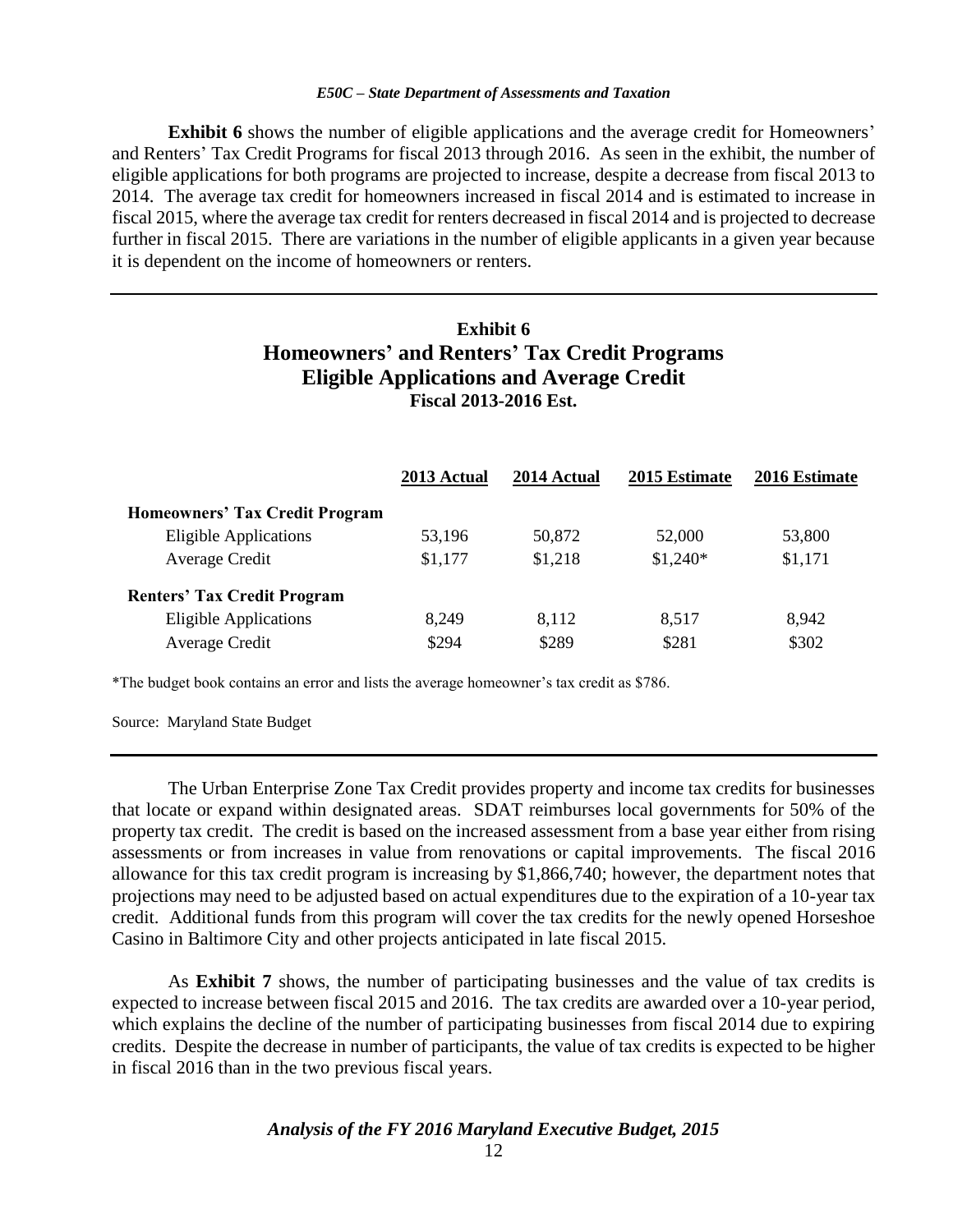## **Exhibit 7 Enterprise Zone Property Tax Credit Fiscal 2014-2016 (\$ in Thousands)**

|                        | 2014              |                 |                   | 2015             |                   | 2016             |  |
|------------------------|-------------------|-----------------|-------------------|------------------|-------------------|------------------|--|
|                        |                   | State's         |                   | State's          |                   | State's          |  |
|                        |                   | <b>Share of</b> |                   | <b>Share of</b>  |                   | <b>Share of</b>  |  |
| <b>Enterprise Zone</b> | <b>Businesses</b> | <b>Credit</b>   | <b>Businesses</b> | <b>Credit</b>    | <b>Businesses</b> | <b>Credit</b>    |  |
| Allegany               | 26                | \$260           | 26                | \$241            | 24                | \$208            |  |
| <b>Baltimore City</b>  | 289               | 8,277           | 288               | 8,534            | 325               | 10,156           |  |
| <b>Baltimore</b>       | 44                | 663             | 43                | 607              | 42                | 787              |  |
| Calvert                | $\overline{7}$    | 33              | 10                | 29               | 11                | 11               |  |
| Cecil                  | 23                | 761             | 23                | 722              | 23                | 541              |  |
| Dorchester             | 14                | 15              | 13                | 13               | 10                | 18               |  |
| Garrett                | 41                | 138             | 19                | 119              | 15                | 6                |  |
| Harford                | 108               | 1,541           | 112               | 1,777            | 108               | 2,643            |  |
| Montgomery             | 87                | 494             | 82                | 556              | 86                | 385              |  |
| Prince George's        | 51                | 1,006           | 50                | 1,033            | 47                | 910              |  |
| St. Mary's             | 24                | 42              | 25                | 260              | 11                | 43               |  |
| Somerset               | 3                 | 10              | 3                 | 8                | 3                 | 10               |  |
| Washington             | 46                | 486             | 47                | 382              | 47                | 458              |  |
| Wicomico               | 44                | 152             | 44                | 152              | 39                | 125              |  |
| Worcester              | 3                 | 1               | 3                 | $\boldsymbol{0}$ | $\boldsymbol{0}$  | $\boldsymbol{0}$ |  |
| Reimbursement to       |                   |                 |                   |                  |                   |                  |  |
| Late Claimants         |                   | 100             |                   |                  |                   |                  |  |
| Focus Area Credit      |                   | 475             |                   |                  |                   |                  |  |
| <b>Totals</b>          | 810               | \$14,453        | 788               | \$14,433         | 791               | \$16,300         |  |

Source: State Department of Assessments and Taxation

#### **The agency should comment on the relationship between the decrease in the number of participating businesses and the increased value of tax credits.**

Chapter 338 of 2008, amended by Chapter 728 of 2009, created financial incentives for local subdivisions within approved BRAC zones. The fiscal 2016 allowance of \$838,000 in expected activity is based on economic development in BRAC counties. SDAT anticipates a shortfall in the fiscal 2015 working appropriation because of a large payment processed in January 2015; however, this shortfall will likely be covered by surpluses in other tax credit programs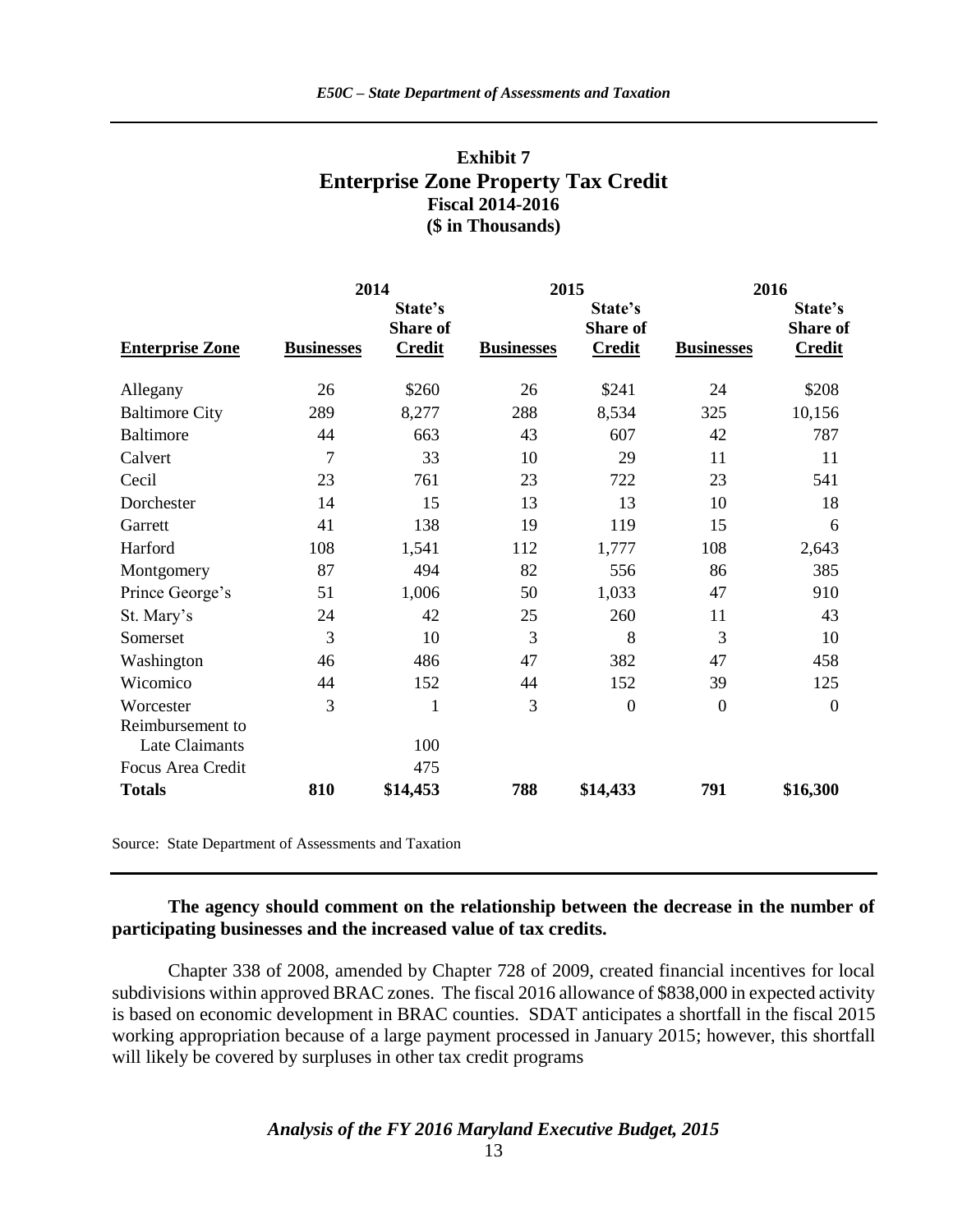## *Issues*

## **1. Resolution of Repeat Audit Findings**

Fiscal 2015 budget bill language requested a report from SDAT on the resolution of the findings contained within the fiscal compliance audit from the Office of Legislative Audits (OLA) dated December 2013. The December 16, 2013 SDAT audit report contained four repeat findings, presented as three findings, that were addressed by five recommendations. SDAT provided a report to OLA detailing the corrective actions that it has taken with respect to these repeat audit findings.

#### **Finding 5: SDAT had not performed timely and comprehensive verification procedures to help ensure the accuracy of information on certain returns and tax credit applications.**

SDAT completed an audit of the 2011 and 2012 personal property returns, and an audit of the 2013 returns was completed by December 2014. The assistant program manager of the Personal Property Program will report on the progress of the audits being performed on a quarterly basis to the associate director of the department. The department discontinued its 5% Homeowners' and Renters' Tax Credit programs audits due to the small yield and will instead focus on the 20% Differential audits and Internal Revenue Service/Comptroller audits for these programs with audits for calendar 2013 expected to start in July 2015. The department also made significant progress in reducing the backlog of audits for Franchise Tax Returns from calendar 2008 up to 2012. Another corrective action that the department took to resolve this finding includes performing a discovery match to identify nonfilers of subsequent year personal property returns and requesting that county finance officers submit a monthly electronic redemption report of transferred properties to the department, even where there are no properties being transferred that month in a given county.

#### **Finding 10: SDAT did not adequately monitor certain contract billings.**

SDAT maintains records to perform verifications of contractor billings, using the schedule provided by the State Treasurer's Office for lock box services. The department is in the process of implementing corrective actions that will provide for an independent verification of the contractors' monthly reported activity for imaging services. The department will reconcile on an ongoing basis a contractors' monthly invoice with internal verification information where appropriate.

#### **Finding 11: Sufficient controls were not established over certain collections.**

The department implemented a new procedure and revised its business processes so that all received checks will be entered into the receipts system on the same day, even if the document for which the fee is paid will not be processed until later. The department's lead accountant, who is independent of the cash collection functions, will perform a daily verification of all cash receipts entered into the agency's automated system and the daily deposit. The department also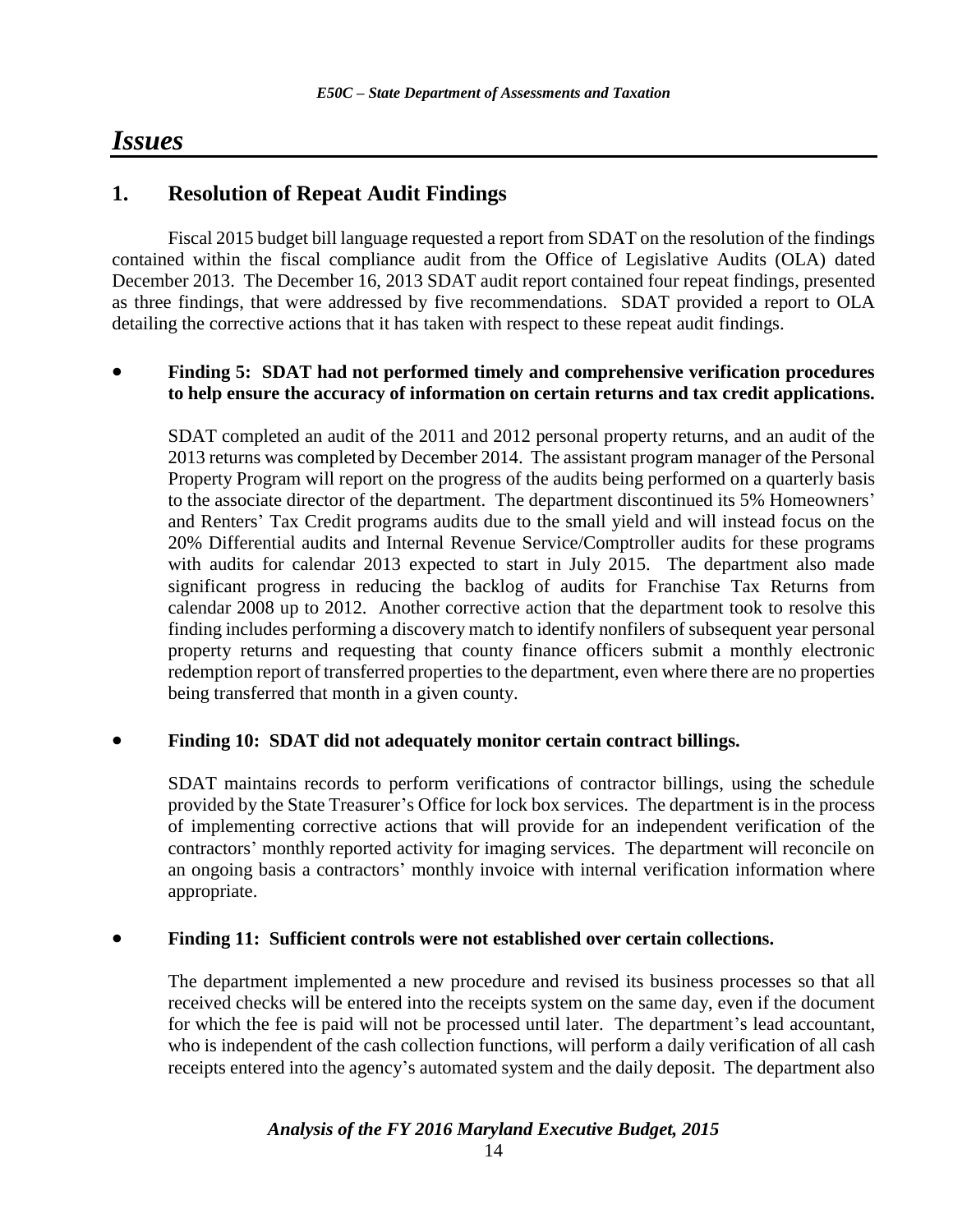began a new "no fee" transaction report that will be run on a monthly basis, including a new process to designate an independent review of the "no fee" transaction report.

OLA reviewed the steps taken by SDAT and determined that the agency had taken the necessary corrective actions to implement the recommendations for Finding 10 and Finding 11 and that actions are ongoing to resolve the remaining finding, Finding 5. OLA determined that while some progress was made in resolving Finding 5, verifications of Homeowners' and Renters' Tax Credit applications were still not timely. The department attributes these delays to unexpected turnover in a key auditor position but that the 3 new positions that it received in the 2015 fiscal budget should accelerate the timeliness of audits.

**The agency should comment on the progress it has made in satisfactorily resolving Finding 5 of OLA's December 2013 audit. Upon satisfactory progress, the Department of Legislative Services (DLS) recommends that the committees vote to release the \$100,000 in general funds that were held pending resolution of the repeat audit findings.** 

## **2. The State Department of Assessments and Taxation Workgroup**

Chapter 464 of 2014 (the Budget Reconciliation and Financing Act) included a provision that required SDAT to convene a workgroup during the 2014 interim. The workgroup included members from the public, State agencies, and local and municipal governments, as well as other interested entities. The workgroup was to examine issues related to the property assessment process for both real and personal property and the tax credit programs, for which SDAT is responsible for calculating property tax credits and exemptions. More specifically, the workgroup was charged with examining the following issues:

- whether a physical exterior inspection of each property is necessary to properly assess real property for tax purposes;
- SDAT's ability to timely and adequately maintain changes in property status that may occur throughout the year and incorporate new properties on the tax roll;
- the extent of discrepancies in the calculation of certain tax credits and exemptions and approaches for improving accuracy; and
- the feasibility of, and any legal impediments to, contracting with a third-party vendor to perform periodic audits of the property tax credit and exemption programs, for which SDAT calculates the credit or exemption or of other functions for which an external evaluation may provide greater accuracy.

The workgroup issued its final report on December 15, 2014. In regard to the abovementioned charges, the workgroup proposes three general recommendations that apply to all of the charges studied. These recommendations are: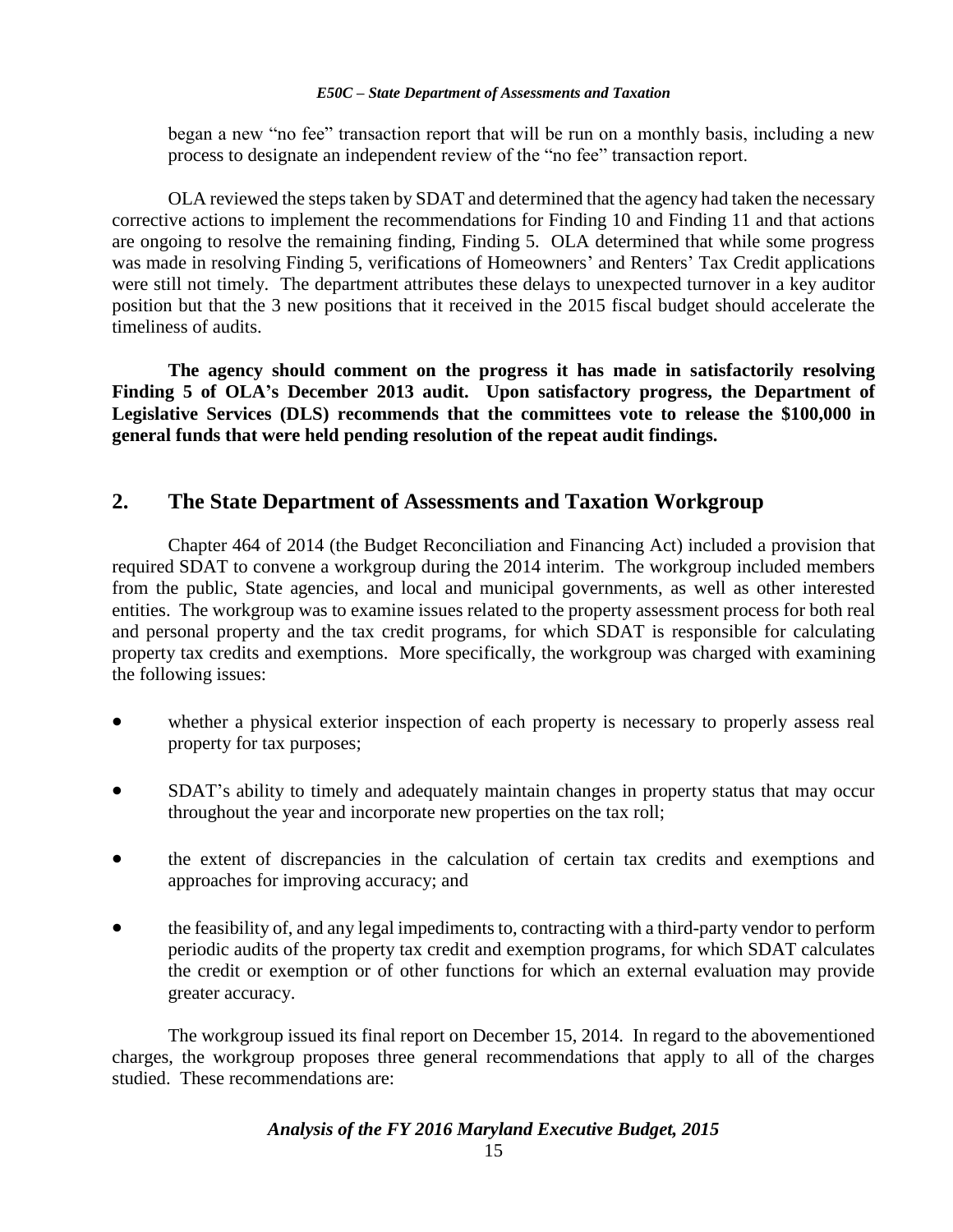- SDAT should look at new business processes in an effort to realize additional efficiency within the assessment and other administrative processes and how technology can be utilized to maximize that efficiency.
- Since local governments are major business partners with SDAT, the workgroup recommends that the legislature or Governor consider the creation of an advisory council. The advisory council would include representatives from SDAT, appropriate State agencies, and local governments. In order to assure progress on the implementation of the workgroup's recommendations concerning physical exterior inspection, timely pickup, and calculation of tax credits and exemptions, the advisory council would meet periodically to discuss issues of mutual interest and concern, including the development of new business processes, the leveraging of new technologies, and matters specifically raised by any partner.
- Staffing for the assessment, tax credit, and exemption functions of SDAT remains a matter of importance, but it must be considered in light of new technology and changes to business processes.

The workgroup offered more thorough analysis and detailed recommendations for each of the charges, including the following:

- **Physical Inspections:** The workgroup found that physical inspections of property are necessary on some periodic basis, but that SDAT does not have the resources to ensure physical inspections of every property as required by law. However, the workgroup determined that the lack of physical inspections does not impact the accuracy of property assessments. There is currently a pilot project underway that includes remote verifications of property characteristics using oblique aerial photography. The workgroup recommends that at the conclusion of this project, it should consider whether any statutory changes need to be made to the requirement of physical inspections. If the pilot project is successful, the technology should be used in appropriate jurisdictions, and the project should emphasize using existing technology available through other State agencies and local governments by leveraging existing resources and establishing data sharing and use agreements.
- **Timely Pickup of New Property:** The workgroup recognized that outdated technology and staffing shortages have compromised the maintenance of property changes for new construction and incorporating building permits provided by local government. The workgroup concluded that there must be better systems communication between local assessment offices and their corresponding local governments and systems that recognize the differences in technology from jurisdiction to jurisdiction. The workgroup suggests that the overall goal should be to move toward complete electronic transmission of information, including feedback information on how building permit information is used in property valuation.
- **Tax Credits and Exemptions:** The workgroup supported the recommendations that OLA made in its most recent report regarding the discrepancies in the calculation of credits and exemptions, as well as recommendations made by DLS in the Evaluation of Enterprise Zone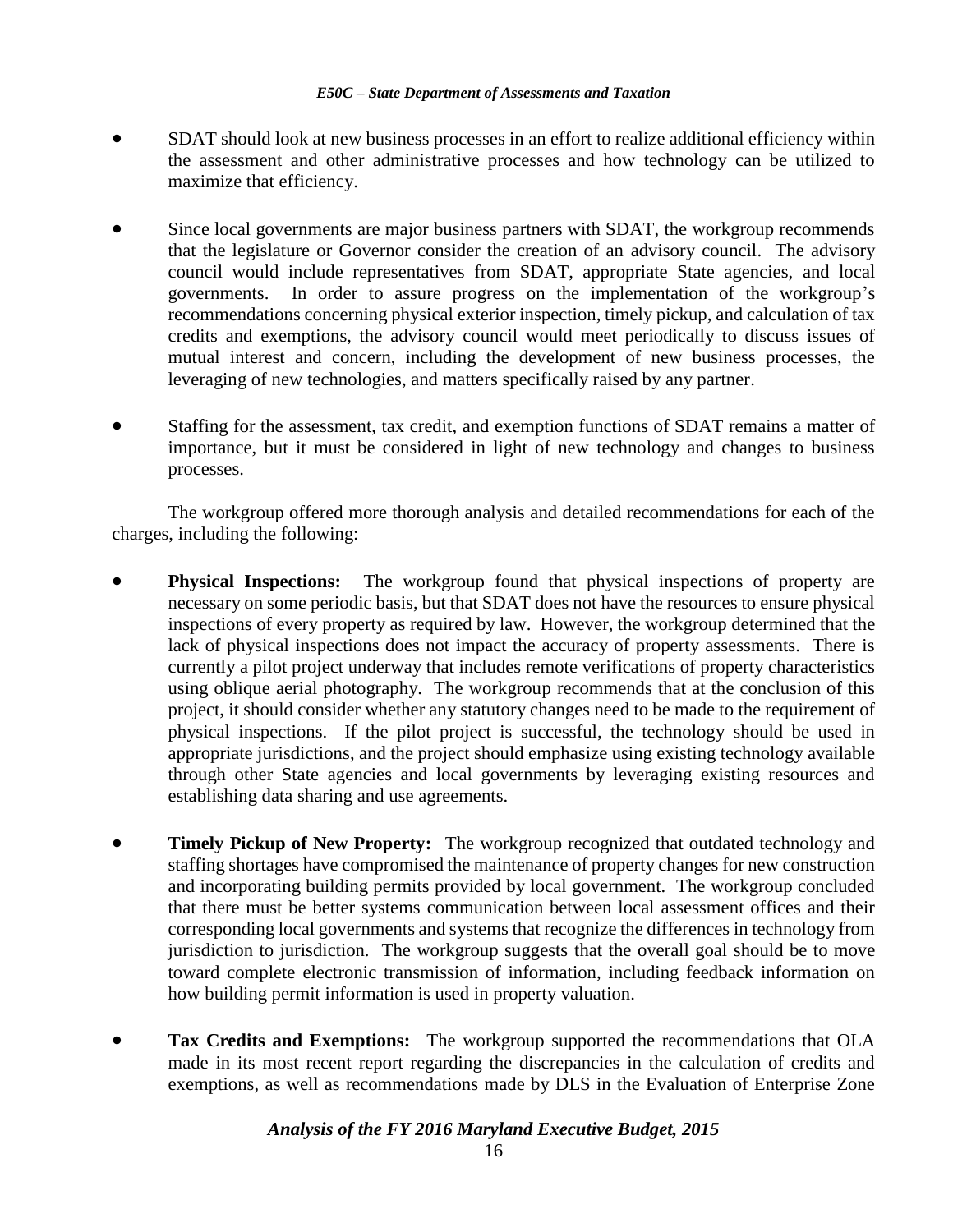Tax Credit report. Recommendations include electronically scanning and indexing all tax credit applications and attachments to increase the timeliness of audits; performing additional automated audits for the Homestead Tax Credit; utilizing existing systems to regularly produce uniform and complete reports for local governments on the Enterprise Zone Tax Credit Program; and utilizing standard questionnaires and a rating system to reexamine the continued eligibility of charitable, educational, and religious exempt properties. As for third-party audits of tax credits and exemptions, the workgroup determined that the use of third-party audits was not recommended and that the audits performed by OLA were sufficient.

**Personal Property:** Currently, the annual assessment and certification of personal property is not occurring on a timely basis because of staff reductions. However, a new online personal property reporting system was implemented on January 1, 2015, and is expected to improve the timeliness of certifications. The workgroup recommends that SDAT should expand its new online return filing system over the next two years to allow for all types of business entities to utilize the system and integrate with third-party accounting software.

**The department should comment on the recommendations made by the workgroup and the fiscal impact of implementing the recommended changes to business processes.**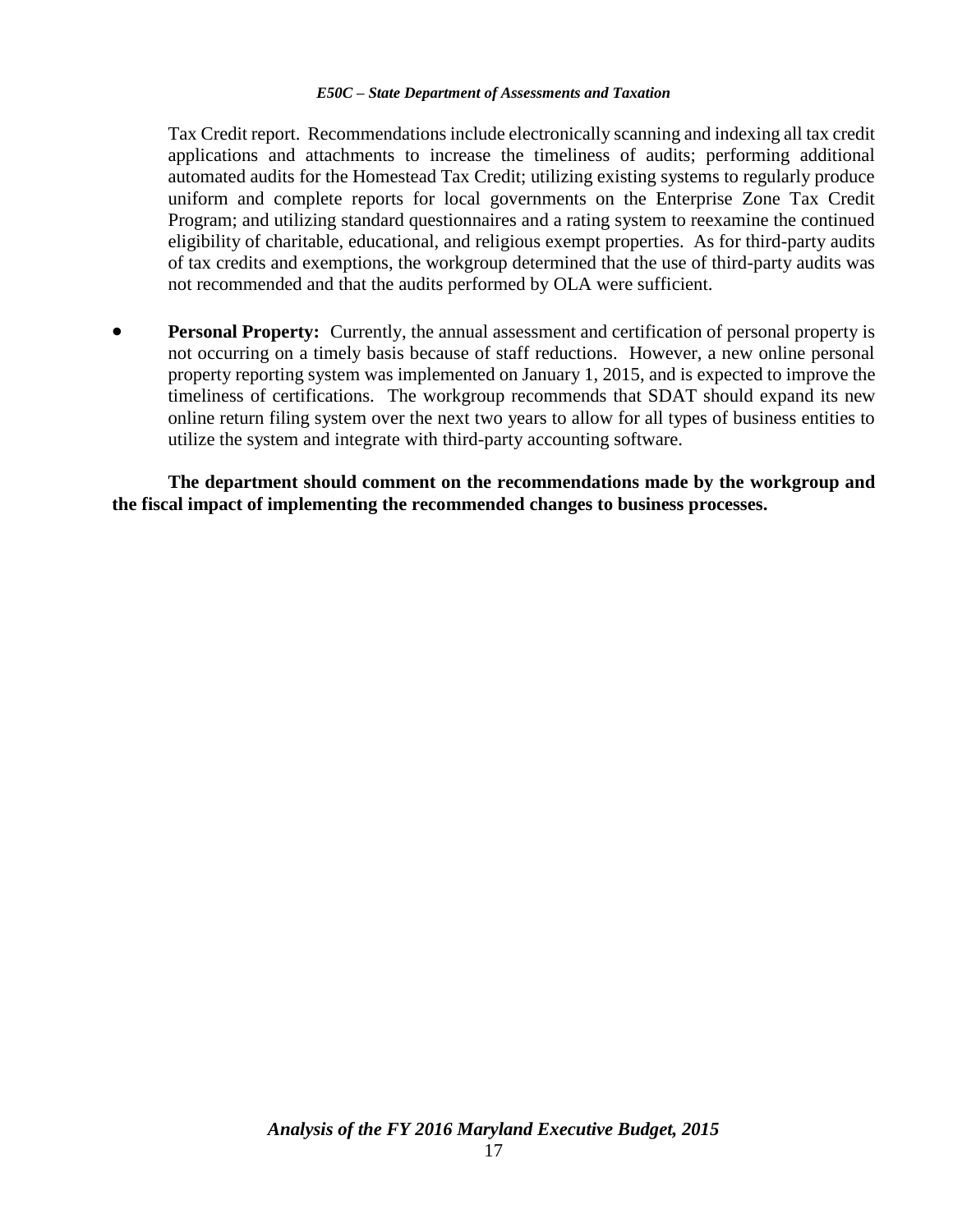# *Recommended Actions*

1. Concur with Governor's allowance.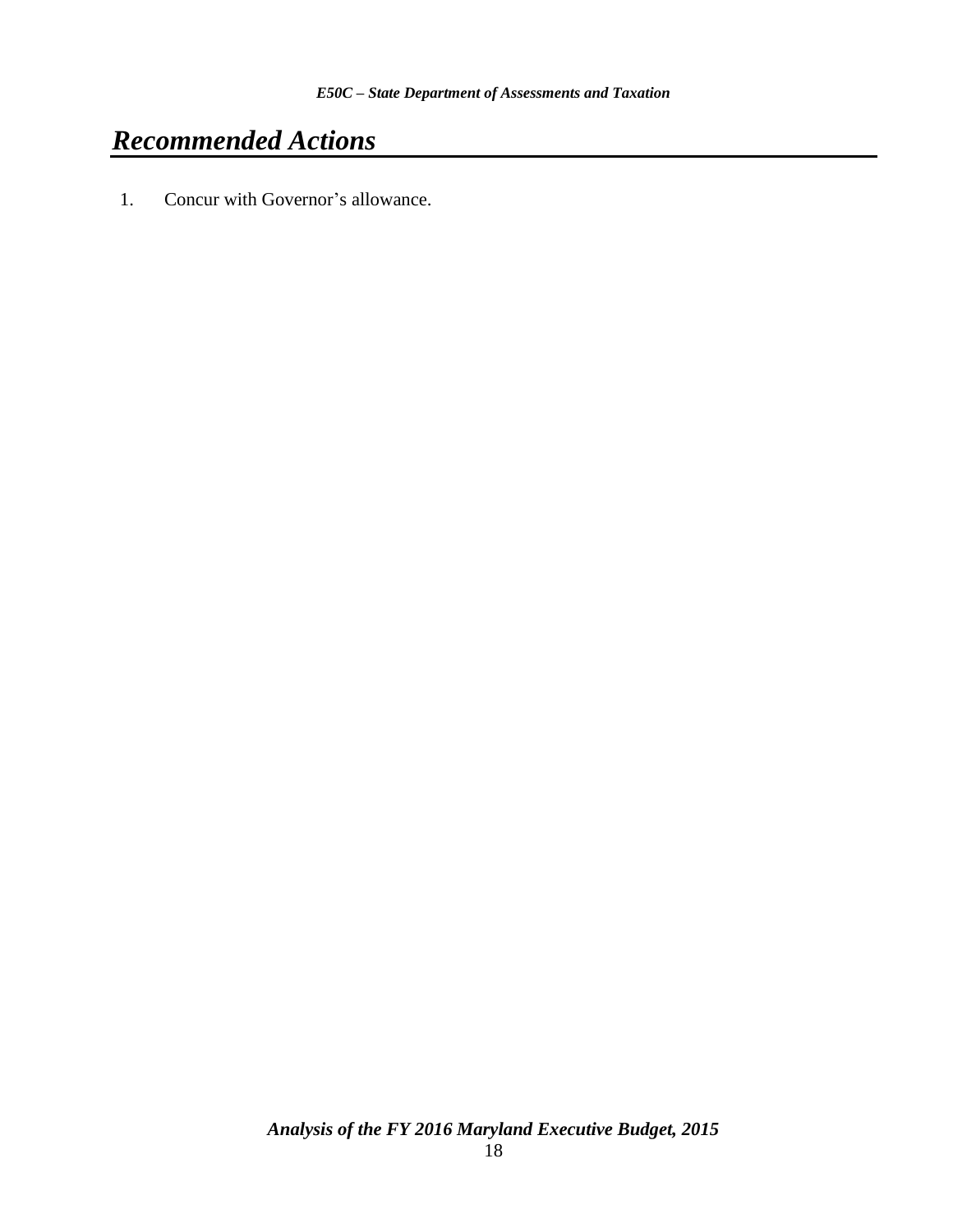# *Current and Prior Year Budgets*

## **Current and Prior Year Budgets (\$ in Thousands) State Department of Asessments and Taxation**

|                                      | General<br><b>Fund</b> | <b>Special</b><br><b>Fund</b> | Federal<br><b>Fund</b> | Reimb.<br><b>Fund</b> | <b>Total</b> |
|--------------------------------------|------------------------|-------------------------------|------------------------|-----------------------|--------------|
| <b>Fiscal 2014</b>                   |                        |                               |                        |                       |              |
| Legislative<br>Appropriation         | \$105,327              | \$26,565                      | \$0                    | \$0                   | \$131,892    |
| Deficiency<br>Appropriation          | $-1,050$               | $-105$                        | $\boldsymbol{0}$       | $\boldsymbol{0}$      | $-1,155$     |
| <b>Budget</b><br>Amendments          | 1,054                  | 768                           | $\boldsymbol{0}$       | $\boldsymbol{0}$      | 1,822        |
| Reversions and<br>Cancellations      | $-2,511$               | $-557$                        | $\overline{0}$         | $\overline{0}$        | $-3,068$     |
| <b>Actual</b><br><b>Expenditures</b> | \$102,820              | \$26,671                      | \$0                    | \$0                   | \$129,491    |
| <b>Fiscal 2015</b>                   |                        |                               |                        |                       |              |
| Legislative<br>Appropriation         | \$108,204              | \$28,022                      | \$0                    | \$0                   | \$136,226    |
| Cost<br>Containment                  | $-100$                 | $-100$                        | $\boldsymbol{0}$       | $\boldsymbol{0}$      | $-200$       |
| <b>Budget</b><br>Amendments          | 189                    | 329                           | $\boldsymbol{0}$       | $\boldsymbol{0}$      | 518          |
| <b>Working</b><br>Appropriation      | \$108,293              | \$28,251                      | \$0                    | \$0                   | \$136,544    |

Note: Numbers may not sum to total due to rounding. The fiscal 2015 working appropriation does not include January 2015 Board of Public Works reductions and deficiencies.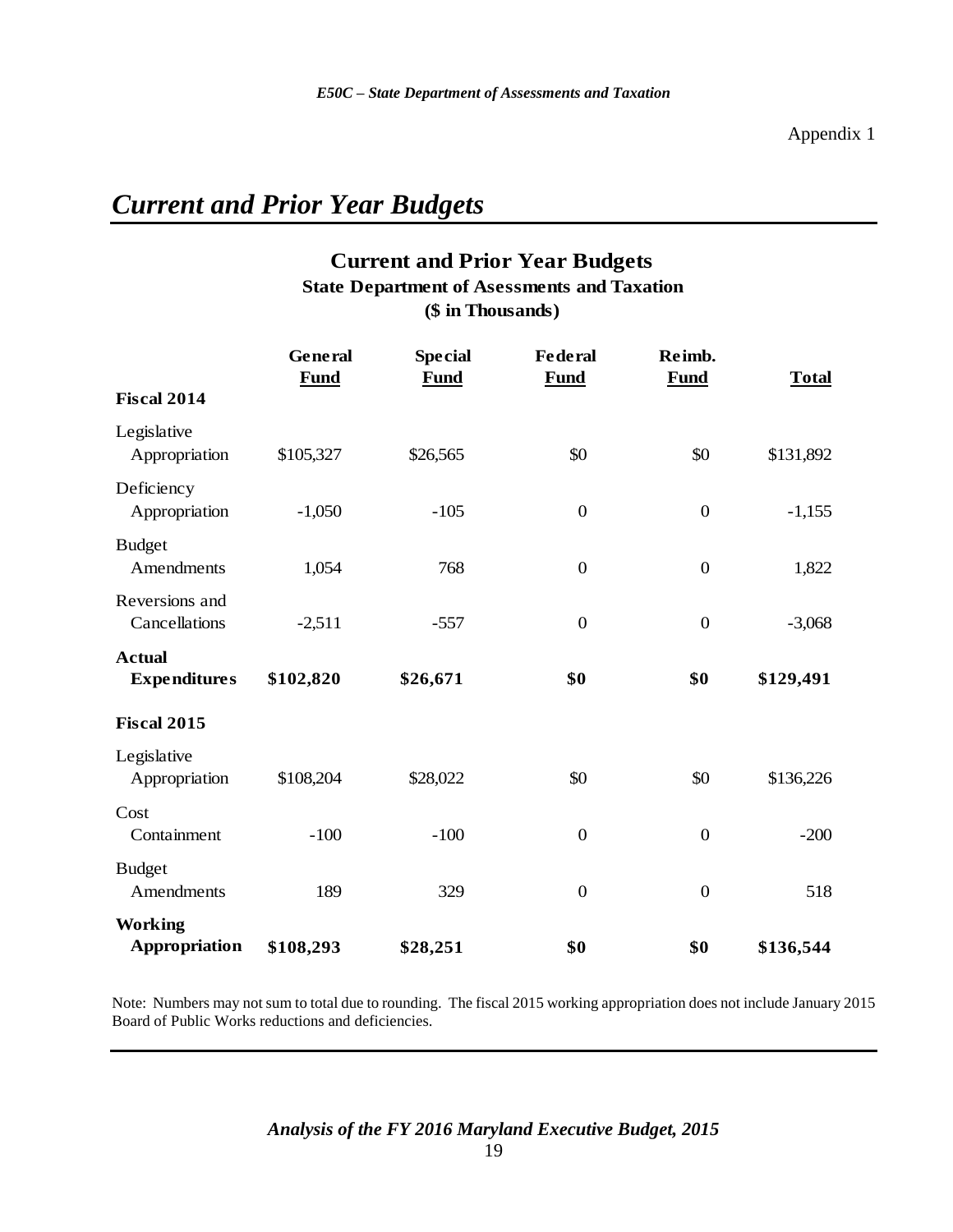## **Fiscal 2014**

SDAT finished fiscal 2014 \$2,401,253 below its legislative appropriation. Retirement contributions were reduced by \$581,026, and health care contributions were reduced by \$682,074 through deficiency appropriations. Amendments for the cost-of-living adjustment (COLA) and salary increment increased the appropriation by \$691,761.

#### **General Funds**

Actual expenditures were \$2,506,843 below the legislative appropriation, mostly due to \$2,510,867 in reverted funds. Budget amendments and deficiency appropriations included:

- Deficiency appropriations subtracted a net \$1,050,171:
	- \$291,915 decrease for statewide retirement contributions:
	- \$504,047 decrease for statewide health savings;
	- \$303,553 decrease to swap special funds for general funds to implement cost containment reductions in the Office of the Director from the Charter Unit;
	- \$53,535 increase to cover shortfalls in annual leave payout, Social Security, employee retirement, unemployment, and technical and special fees;
	- \$66,465 increase to supplement the fiscal 2014 appropriation to provide funds to cover shortfalls in postage in the Business Property Valuation Unit; and
	- \$70,656 decrease for restricted contribution to the Statewide Personnel System.
- Budget amendments added \$1,054,195:
	- $$344,035$  increase for the COLA and salary increments;
	- $$419,921$  increase for the annual salary review (ASR) for Real Property Valuation;
	- \$15,720 increase for the ASR for the Office of the Director: and
	- \$274,519 increase to fund the Annapolis Data Center that was allocated to those programs that utilize the services.
- \$2,510,867 in general funds were reverted, attributable mainly to various tax credits and salary savings due to vacant positions.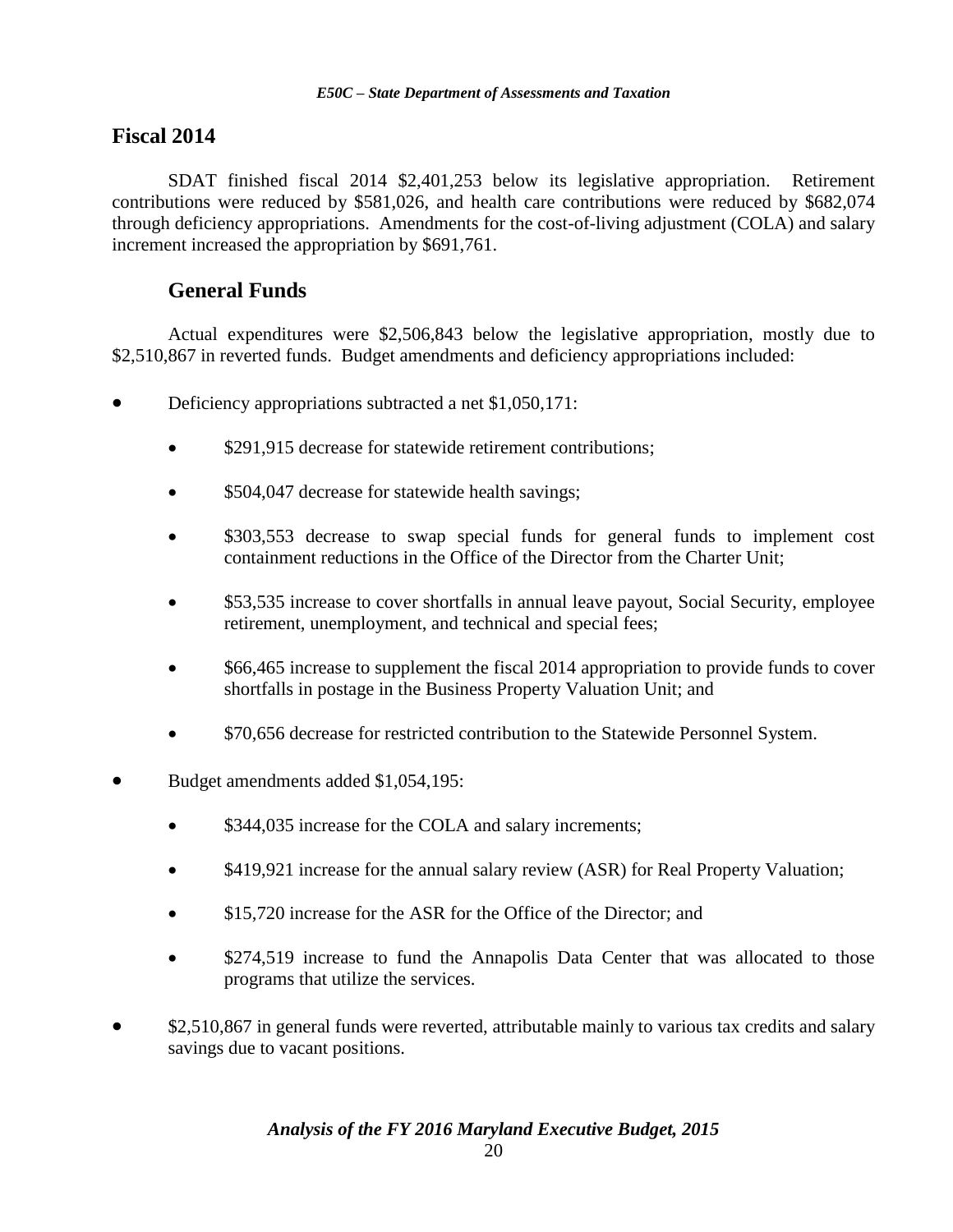## **Special Funds**

Actual expenditures were \$105,590 above the legislative appropriation.

There was \$105,050 in deficiency appropriations, including \$289,111 for statewide retirement contributions, \$178,027 in statewide health savings, \$303,553 to swap special funds for general funds to implement cost containment reductions in the Office of the Director from the Charter Unit, and \$58,535 to supplement the fiscal 2014 appropriation to provide funds to cover shortfalls in postage in the Business Property Valuation Unit. A total of \$557,007 in special funds were cancelled, with most of these funds rolling over into next year's billing cycle to local county governments as reductions.

Budget amendments added \$662,597, which included:

- \$347,726 increase for COLAs and increment payments; and
- \$419,921 increase as a result of the ASR review;

Spending was partially offset with \$557,007 in cancelled funds.

## **Fiscal 2015**

On July 2, 2014, BPW withdrew \$77.1 million in appropriations and abolished 61 positions statewide as fiscal 2015 cost containment. SDAT's share of the reduction was \$200,000 – \$100,000 in general funds to reduce funding for contracts by delaying scanning of certain documents and achieving efficiencies due to Google conversion and a matching \$100,000 in special funds.

To date, \$518,183 has been added through budget amendments to the legislative appropriation for fiscal 2015. The fiscal 2015 COLA accounts for an increase of \$189,132 in general funds and \$185,327 in special funds. Another budget amendment added \$143,724 in special funds to offset the salaries and wages in the Office of the Director due to a decrease in general funds as part of the fiscal 2015 cost containment.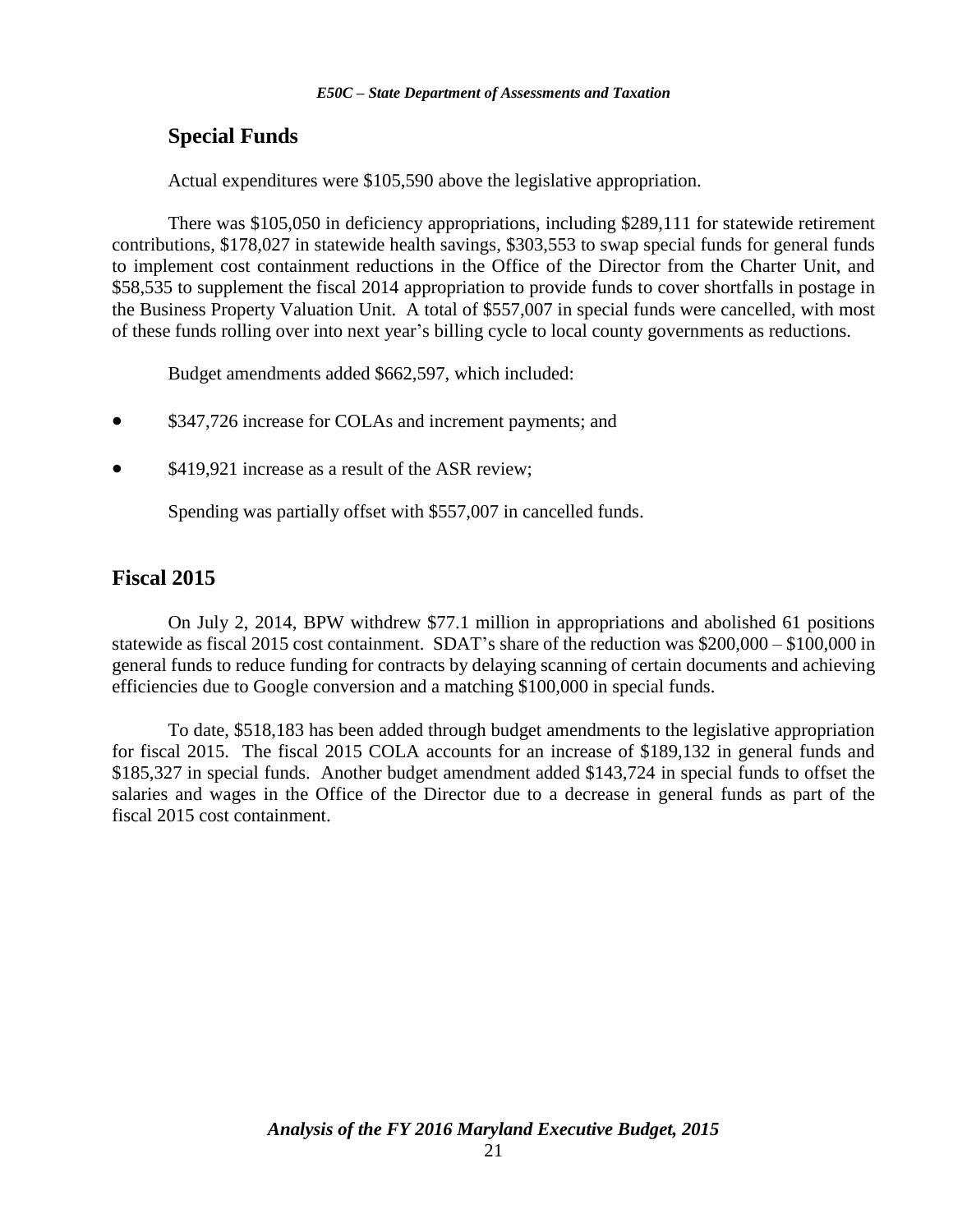#### **Object/Fund Difference Report State Department of Assessments and Taxation**

|              |                                      |               | <b>FY 15</b>   |                  |                      |                |
|--------------|--------------------------------------|---------------|----------------|------------------|----------------------|----------------|
|              |                                      | <b>FY 14</b>  | <b>Working</b> | <b>FY 16</b>     | FY 15 - FY 16        | <b>Percent</b> |
|              | <b>Object/Fund</b>                   | Actual        | Appropriation  | <b>Allowance</b> | <b>Amount Change</b> | <b>Change</b>  |
|              | <b>Positions</b>                     |               |                |                  |                      |                |
| 01           | Regular                              | 616.00        | 614.30         | 622.30           | 8.00                 | 1.3%           |
| 02           | Contractual                          | 17.90         | 17.85          | 14.50            | $-3.35$              | $-18.8%$       |
|              | <b>Total Positions</b>               | 633.90        | 632.15         | 636.80           | 4.65                 | 0.7%           |
|              | Objects                              |               |                |                  |                      |                |
| 01           | Salaries and Wages                   | \$41,278,399  | \$45,555,106   | \$48,307,693     | \$2,752,587          | 6.0%           |
| 02           | Technical and Spec. Fees             | 393,607       | 396,625        | 292,589          | $-104,036$           | $-26.2%$       |
| 03           | Communication                        | 1,519,004     | 1,415,530      | 1,261,297        | $-154,233$           | $-10.9%$       |
| 04           | Travel                               | 305,985       | 183,750        | 188,750          | 5,000                | 2.7%           |
| 06           | Fuel and Utilities                   | 20,286        | 18,500         | 18,500           | $\Omega$             | 0%             |
| 07           | <b>Motor Vehicles</b>                | 69,807        | 58,290         | 62,090           | 3,800                | 6.5%           |
| 08           | <b>Contractual Services</b>          | 5,160,258     | 4,883,011      | 5,065,458        | 182,447              | 3.7%           |
| 09           | Supplies and Materials               | 232,730       | 157,180        | 147,559          | $-9,621$             | $-6.1%$        |
| 10           | Equipment - Replacement              | 349,560       | 171,667        | 265,667          | 94,000               | 54.8%          |
| 11           | Equipment - Additional               | 17,373        | $\mathbf{0}$   | $\theta$         | $\theta$             | 0.0%           |
| 12           | Grants, Subsidies, and Contributions | 78,421,108    | 81,963,260     | 81,731,000       | $-232,260$           | $-0.3%$        |
| 13           | <b>Fixed Charges</b>                 | 1,722,629     | 1,741,117      | 1,708,935        | $-32,182$            | $-1.8%$        |
|              | <b>Total Objects</b>                 | \$129,490,746 | \$136,544,036  | \$139,049,538    | \$2,505,502          | 1.8%           |
| <b>Funds</b> |                                      |               |                |                  |                      |                |
| 01           | General Fund                         | \$102,819,972 | \$108,292,984  | \$109,304,197    | \$1,011,213          | 0.9%           |
| 03           | Special Fund                         | 26,670,774    | 28,251,052     | 29,745,341       | 1,494,289            | 5.3%           |
|              | <b>Total Funds</b>                   | \$129,490,746 | \$136,544,036  | \$139,049,538    | \$2,505,502          | 1.8%           |

Note: The fiscal 2015 working appropriation does not include January 2015 Board of Public Works reductions and deficiencies. The fiscal 2016 allowance does not reflect contingent or across-the-board reductions.